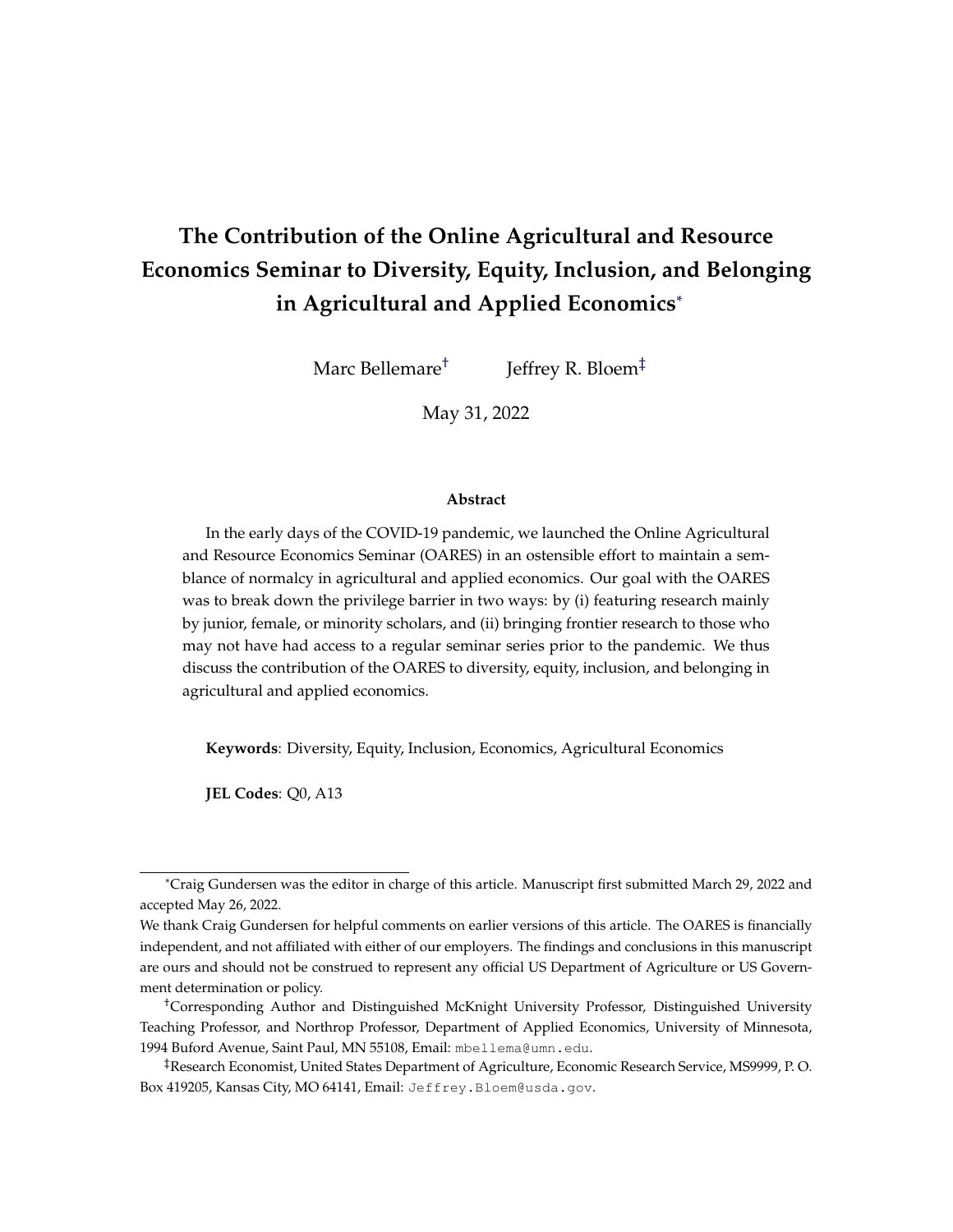"That, as we enjoy great advantages from the inventions of others, we should be glad of an opportunity to serve others by any invention of ours; and this we should do freely and generously."

– *The Autobiography of Benjamin Franklin*.

"You never let a serious crisis go to waste ... It's an opportunity to do things that you think you could not do before."

– Rahm Emanuel, 55th mayor of Chicago.

### **1 Introduction**

When it comes to diversity, equity, inclusion, and belonging, the economics profession suffers from important shortcomings. Relative to business, the humanities, other social sciences, and science, technology, engineering, and math (STEM) disciplines, economics awards a lower share of bachelor's and doctorate degrees to women and underrepresented minorities—with differences ranging from 10 to 25 percentage points [\(Bayer and Rouse,](#page-20-0) [2016\)](#page-20-0). Agricultural and applied economics, whether one views it as a field of economics or as an adjacent but altogether distinct discipline, also suffers from similar shortcomings. $^1$  $^1$  In agricultural and applied economics departments, women and underrepresented minorities make up just one out of every four full professors in majority research appointments [\(Hilsenroth et al.,](#page-21-0) [2022\)](#page-21-0). Moreover, although the percentage of doctorates awarded to Blacks is higher in agricultural and applied economics than in economics, that percentage has declined over the last few decades [\(Moser,](#page-22-0) [2021\)](#page-22-0), at a time when the percentage of doctorates awarded to Blacks was increasing on average in disciplines other than economics.

These disparities suggest that the economics profession (and, for our purposes, agricultural and applied economics) is not some sort of free-thinking, meritocratic utopia, but that it has biases stemming from racism and sexism, among other sources. This is unjust and ultimately hinders the research endeavor by limiting its scope. For example, a recent special issue of this journal highlights the contributions of women to the agricultural and

<sup>&</sup>lt;sup>1</sup>We use the expression "agricultural and applied economics" to refer to what was formerly known as agricultural economics. Thus, agricultural and applied economics collectively refers primarily to economists trained at land-grant institutions working on topics related to agriculture, the environment, food, international development, and natural resources. To a lesser extent, it also refers to economists trained outside of but working in agricultural and applied economics departments on topics related to agriculture, the environment, food, international development, and natural resources.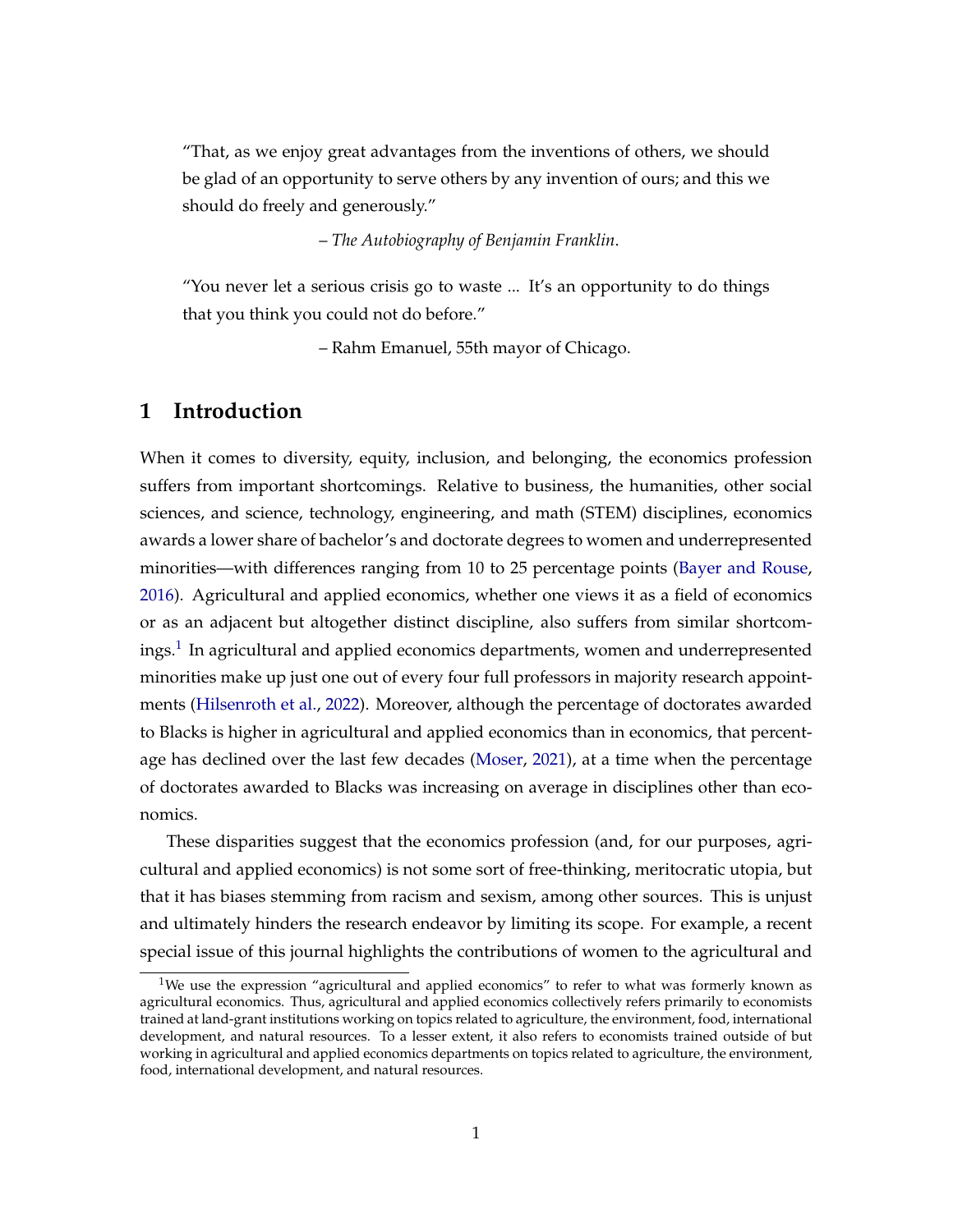applied economics profession [\(Offutt and McCluskey,](#page-22-1) [2022\)](#page-22-1), specifically on topics relating to food safety and nutrition [\(Unnevehr, Caswell and Kinsey,](#page-22-2) [2022\)](#page-22-2), environmental and natural resources [\(Segerson, Kling and Bockstael,](#page-22-3) [2022\)](#page-22-3), and contributions at federal agencies [\(Evans and Bohman,](#page-21-1) [2022\)](#page-21-1).

In the spring of 2020, during the early months of the SARS-CoV-2 (i.e., COVID-19) pandemic, as in-person components of workaday life moved online to the extent possible, we launched the Online Agricultural and Resource Economics Seminar (OARES) with two goals in mind. First, we wanted to provide an outlet for sharing and learning about new agricultural and applied economics research at a time when academic seminars stopped meeting in person. Second, we wanted to feature for the most part research by junior, female, or minority scholars in an effort to foster diversity, equity, inclusion, and belonging in agricultural and applied economics. At its founding, we held no expectation for how long the OARES would last. "A few months, until things return to the way they were," we naïvely thought. As we write this nearly two years later, we are entering our fourth semester of the OARES, having facilitated 74 research presentations and a handful of panels. We reflect here on the OARES and evaluate the achievement of our goals to foster diversity, equity, inclusion, and belonging in agricultural and applied economics, and thus within the larger economics profession.

Before we go further, a few preliminary remarks are in order. First, our discussion of diversity, equity, inclusion, and belonging focuses primarily on gender and race. But diversity, equity, inclusion, and belonging necessarily require a broader consideration of issues relating to (but not limited to) gender identity, sexual orientation, socio-economic status, ethnicity, nationality, disability, religion, age, and whether one is a first-generation college student.<sup>[2](#page-0-0)</sup> Our reflections here are constrained by the information we are able to systematically collect about our seminar participants.

Second, our focus on gender *and* race requires careful consideration of intersectionality and the reality that gender and racial identities are not mutually exclusive. Following [Hilsenroth et al.](#page-21-0) [\(2022\)](#page-21-0), this leads us to use the phrase "white women and underrepresented minority women and men" for the remainder of this paper which, while perhaps not the most elegant, has the merit of being accurate.

Third, unless otherwise noted, we define underrepresented minorities as all nonwhite individuals. We realize that not all minorities are necessarily underrepresented in the economics profession in general or in agricultural and applied economics specifically. But

 $2$ On the latter, see [Schultz and Stansbury](#page-22-4) [\(2022\)](#page-22-4), who show that economics PhD recipients in economics are more less likely to have university-educated parents than PhD recipients in other disciplines.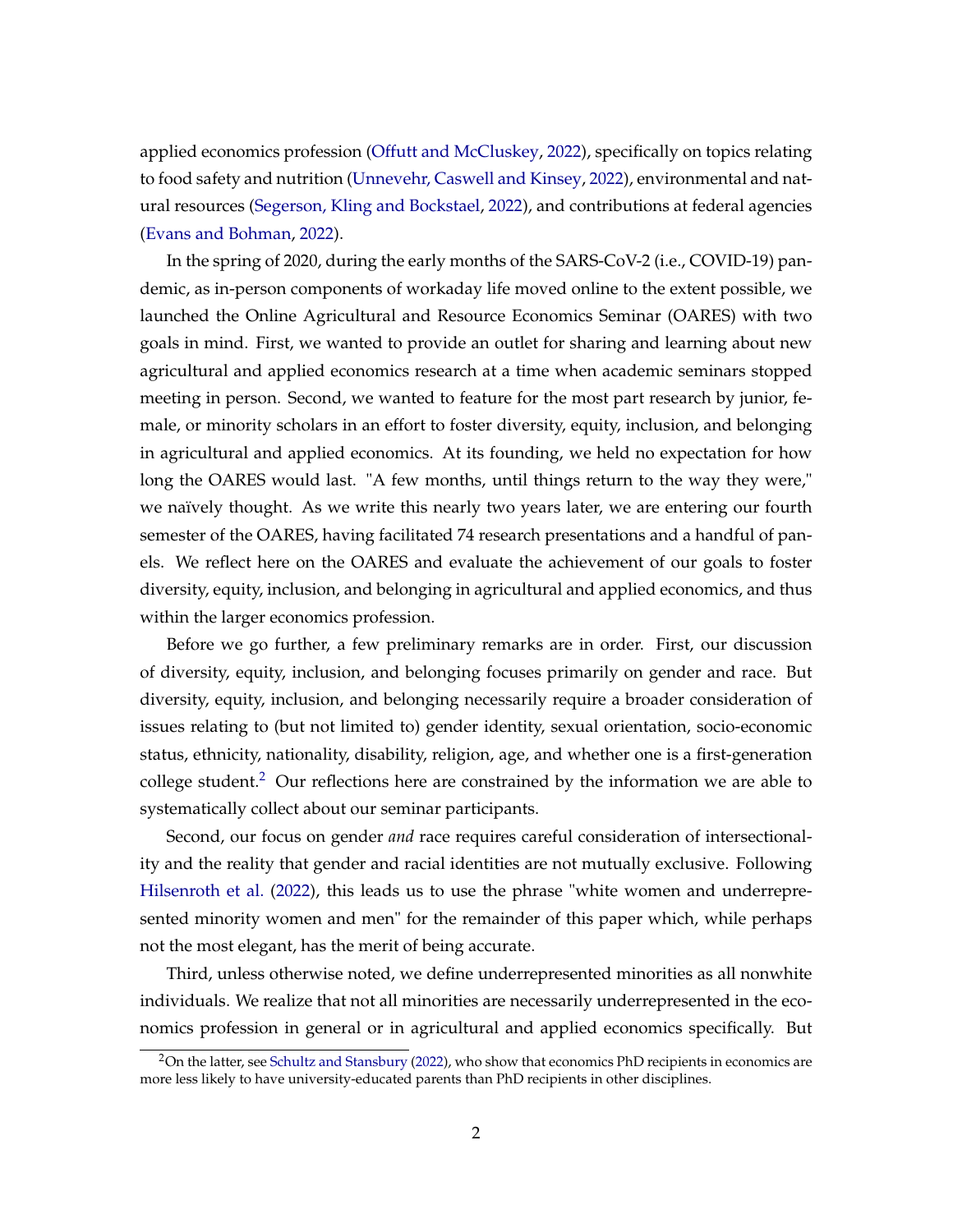while the degree of representation varies across race and ethnicity, given the historical context of the United States, all nonwhite individuals could potentially face bias, discrimination, or undue constraints on career advancement.

Our reflection of the OARES complements a similar reflection of the Structural Transformation of African Agriculture and Rural Spaces (STAARS) fellowship program discussed by [Schreiber et al.](#page-22-5) [\(2022\)](#page-22-5). The remainder of this paper is organized as follows. In the next section, we present four motivating facts that inspire effort to promote diversity, equity, inclusion, and belonging within each of our own spheres of influence in agricultural and applied economics. Section 3 then shares our reflection on the OARES by documenting descriptive statistics about the seminar series and discussing the lessons learned. Section 4 concludes.

### **2 Four Motivating Facts**

Before we discuss the OARES, we document four motivating facts about diversity, equity, inclusion, and belonging in the economics profession generally and in agricultural and applied economics specifically.

The last five years witnessed a rapid growth in scholarship documenting gender and racial disparities in economics. The motivating facts we discuss here draw from the efforts of many researchers who have carefully documented—often at a high opportunity cost to themselves in terms of their usual scholarship—disparities by gender, race, or both across a number of areas including promotion and tenure, publishing, and academic presentations. This includes the work of [Wu](#page-23-0) [\(2020\)](#page-23-0) documenting misogynistic and hostile language on an anonymous online economics discussion board, a 2019 *Journal of Economic Perspectives* symposium on women in economics [\(Lundberg and Stearns,](#page-22-6) [2019;](#page-22-6) [Buckles,](#page-20-1) [2019;](#page-20-1) [Boustan](#page-20-2) [and Langan,](#page-20-2) [2019\)](#page-20-2), the work of [Doleac, Hengel and Pancotti](#page-20-3) [\(2021\)](#page-20-3) documenting who gets invited to academic seminars in the economics profession, findings from a pair of surveys conducted in 2019 focusing on agricultural and applied economics [\(Hilsenroth et al.,](#page-21-0) [2022\)](#page-21-0), and the work of [Moser](#page-22-0) [\(2021\)](#page-22-0) on Blacks in agricultural and applied economics. We list four motivating facts below, but encourage all readers to spend time reading and reflecting on each of the studies cited in this section.

**Motivating Fact 1: Economics has a "leaky pipeline."** Although over half of all undergraduate students in the United States are women, women represent less than one third of economics majors [\(Lundberg and Stearns,](#page-22-6) [2019\)](#page-22-6), $3$  and respectively 23 and 14 percent of

 $3$ The representation of women in undergraduate programs in Europe is not significantly better, at around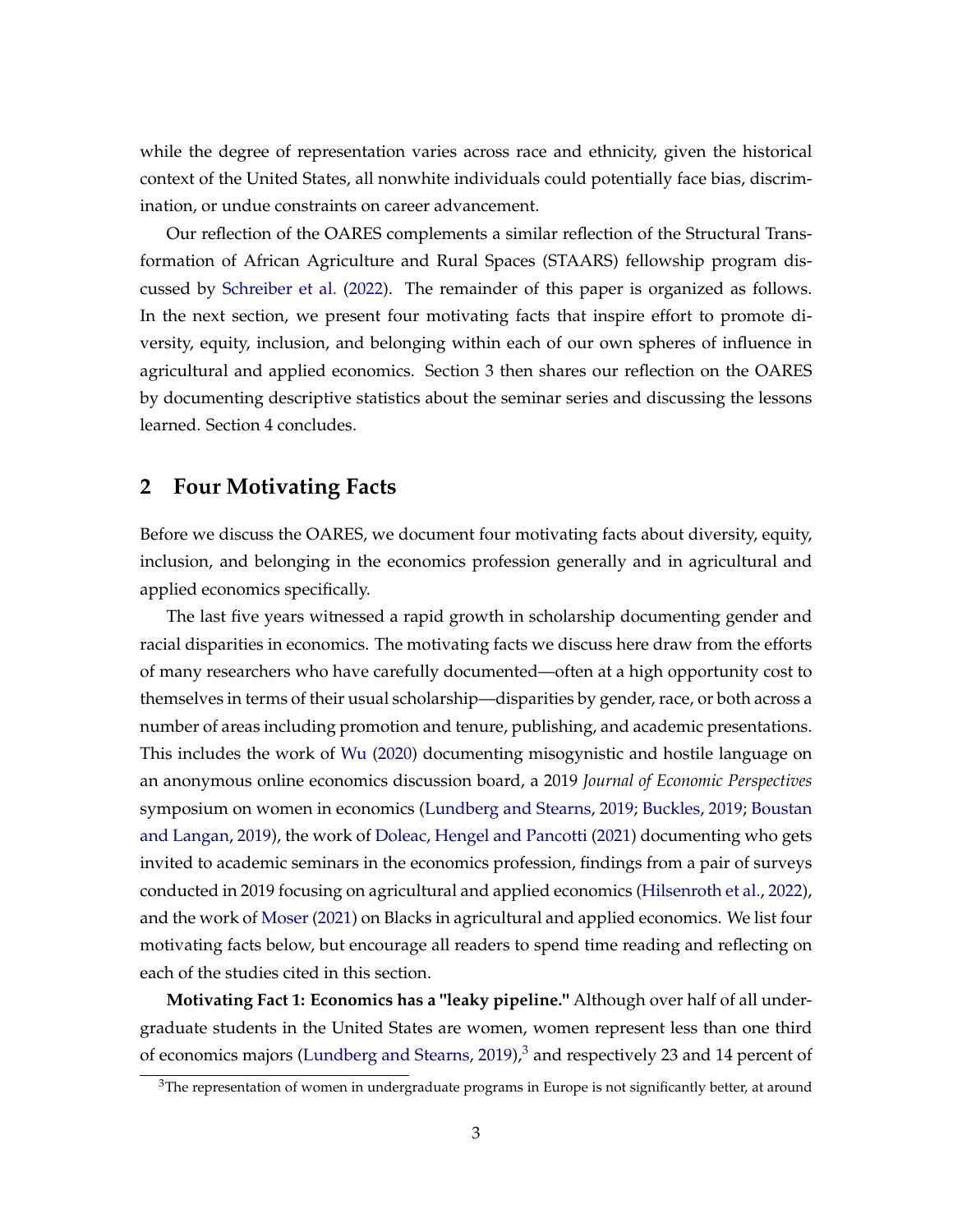associate and full professors in economics are women [\(Buckles,](#page-20-1) [2019\)](#page-20-1). Further evidence of a leaky pipeline—the phenomenon whereby specific groups of individuals fail to pursue graduate studies—or stalled professional progress in economics is documented and discussed by [Lundberg and Stearns](#page-22-6) [\(2019\)](#page-22-6). Evidence of a leaky pipeline also persists in agricultural and applied economics departments. Across all types of tenure-track appointments (e.g., majority extension, teaching, or research), the share of women and underrepresented minority women and men declines from the assistant professor level to the full professor level [\(Hilsenroth et al.,](#page-21-0) [2022\)](#page-21-0). For example, among majority research appointments at the assistant professor level, 23 percent are white women, 12 percent are underrepresented men, and 9 percent are underrepresented women. At the full professor level, 14 percent are white women, 7 percent are underrepresented men, and 4 percent are underrepresented women.

**Motivating Fact 2: Economics is unwelcoming and hostile.** A widely discussed study by [Wu](#page-23-0) [\(2020\)](#page-23-0) finds evidence of misogynistic language on an anonymous online economics discussion board. Wu's analysis highlights the role of an unwelcoming culture as an explanation for persistent disparities in the economics profession. Additionally, according to responses to a 2019 survey of members of the Agricultural and Applied Economics Association (AAEA), 15 percent of respondents reported experiencing sexual harassment within their workplace, with women (28 percent), Black women (43 percent), and Hispanic women (50 percent) members reporting the highest rates of sexual harassment [\(Hilsenroth](#page-21-0) [et al.,](#page-21-0) [2022\)](#page-21-0). In contrast, Asian women report the lowest rate of sexual harassment (6 percent) according to the same article.

**Motivating Fact 3: Gender gaps persist in employment prestige and quality.** While there is no gap between men and women who graduated from the same program in their propensity to be offered and accept a faculty position, conditional on accepting a faculty position, men are employed by higher-ranked departments [\(Boustan and Langan,](#page-20-2) [2019\)](#page-20-2). Similarly, [Hilsenroth et al.](#page-21-0) [\(2022\)](#page-21-0) find that white women and underrepresented minority women and men represent a larger share of non-tenure-track majority research positions at every level (e.g., assistant, associate, and full professor) than tenure-track majority research positions in agricultural and applied economics departments. For instance, white women and underrepresented minority women and men account for 65 percent in nontenure-track, majority research assistant professor appointments but only 44 percent in tenure-track, majority research assistant professor appointments. More recent analysis of administrative data from agricultural and applied economics departments by [Hilmer and](#page-21-2)

[<sup>38</sup> percent \(Megalokonomou, Vidal-Fernández and Yengin,](#page-21-2) [2021\)](#page-22-7).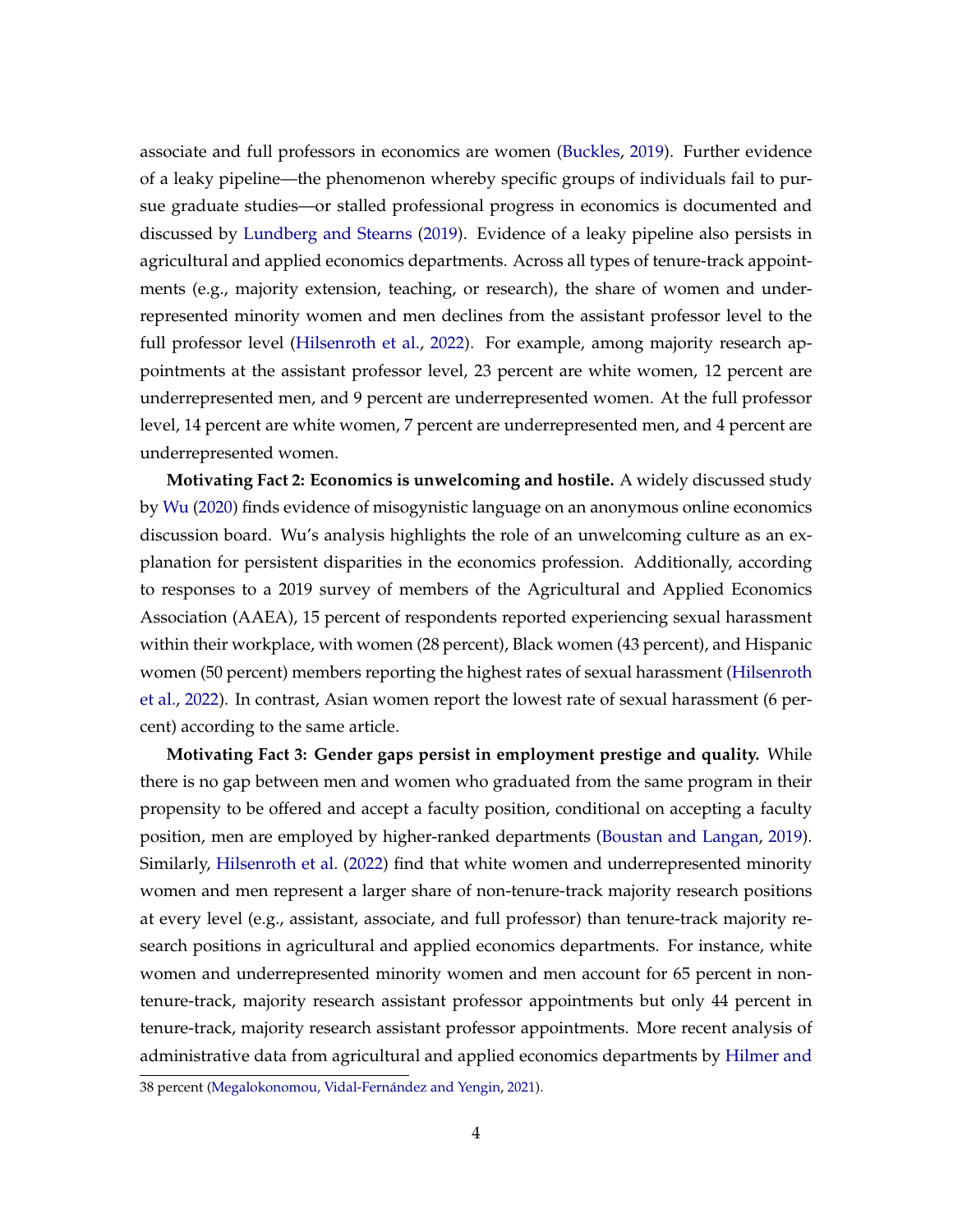[Hilmer](#page-21-2) [\(2022\)](#page-21-2) finds that, in 2019, there was no statistical difference between male and female salaries conditional on experience, seniority, published articles, citations, and rank. Of course, the absence of evidence does not necessarily imply evidence of the absence of a salary gap. In particular, if there is a leaky pipeline [\(Lundberg and Stearns,](#page-22-6) [2019;](#page-22-6) [Buckles,](#page-20-1) [2019\)](#page-20-1) and persistent gender gaps in experience, seniority, and published articles [\(Juraqulova, McCluskey and Mittelhammer,](#page-21-3) [2022\)](#page-21-3) and, as a result, female professors earn lower salaries, then the lack of a gap in salaries between male and female professor at agricultural and applied economics departments, found by [Hilmer and Hilmer](#page-21-2) [\(2022\)](#page-21-2), may be obscured by controlling for mediating variables that are themselves intermediate outcomes.[4](#page-0-0)

**Motivating Fact 4: Seminar speakers lack diversity.** Documenting the demographic characteristics of academic seminar speakers from 2014 through 2019, [Doleac, Hengel and](#page-20-3) [Pancotti](#page-20-3) [\(2021\)](#page-20-3) classify speakers as being an underrepresented minor if they are black, Latinx, or Native American who grew up in the US. This is a relatively restrictive definition that does not count economists living and working in the United States who grew up abroad and may identify as a minority. Nevertheless, the authors find that 98.9 percent of seminars were given by a non-underrepresented minority and over three out of every four seminars are given by men.<sup>[5](#page-0-0)</sup> This disparity is critical in part because there is a gender gap favoring men in self-promotion to begin with [\(Exley and Kessler,](#page-21-4) [2022\)](#page-21-4), which may persist because women may choose an optimal level of self-promotion in the face of harsher backlash when they promote their own skills and accomplishments. Finally, only 56 percent of respondents to a 2019 survey of AAEA members reported that their department seminar series featured a diverse set of external speakers [\(Hilsenroth et al.,](#page-21-0) [2022\)](#page-21-0).

Reflecting on these four motivating facts makes one detail clear. Issues relating to diversity, equity, inclusion, and belonging in the broader economics profession also persist in agricultural and applied economics, which is not an exception. Instead, the data collected by [Hilsenroth et al.](#page-21-0) [\(2022\)](#page-21-0) highlight that the "leaky pipeline," hostility, gender gaps in employment, and lack of diversity in seminars documented to persist in the economics profession also persist in agricultural and applied economics.

 $4$ This is akin to discussions about the validity of controlling for a variable such as occupation in a Mincerian wage regression estimating the returns to schooling [\(Angrist and Pischke,](#page-20-4) [2008\)](#page-20-4). That is, part of the reason that education increases wages is by leading more graduates to choose different (and possibly higher-earning) occupations. Therefore, controlling for occupation in a wage regression may obscure wage inequality that persists precisely because education leads to different occupation choices.

 $5$ Here it is worth noting that a seminar series that is 25 percent female may indeed be representative of the gender ratio in economics and in agricultural and applied economics [\(Buckles,](#page-20-1) [2019;](#page-20-1) [Lundberg and Stearns,](#page-22-6) [2019;](#page-22-6) [Hilsenroth et al.,](#page-21-0) [2022\)](#page-21-0). However, representation of the skewed gender ratio of the profession likely does not achieve goals of diversity, inclusion, equity, and belonging as articulated by most.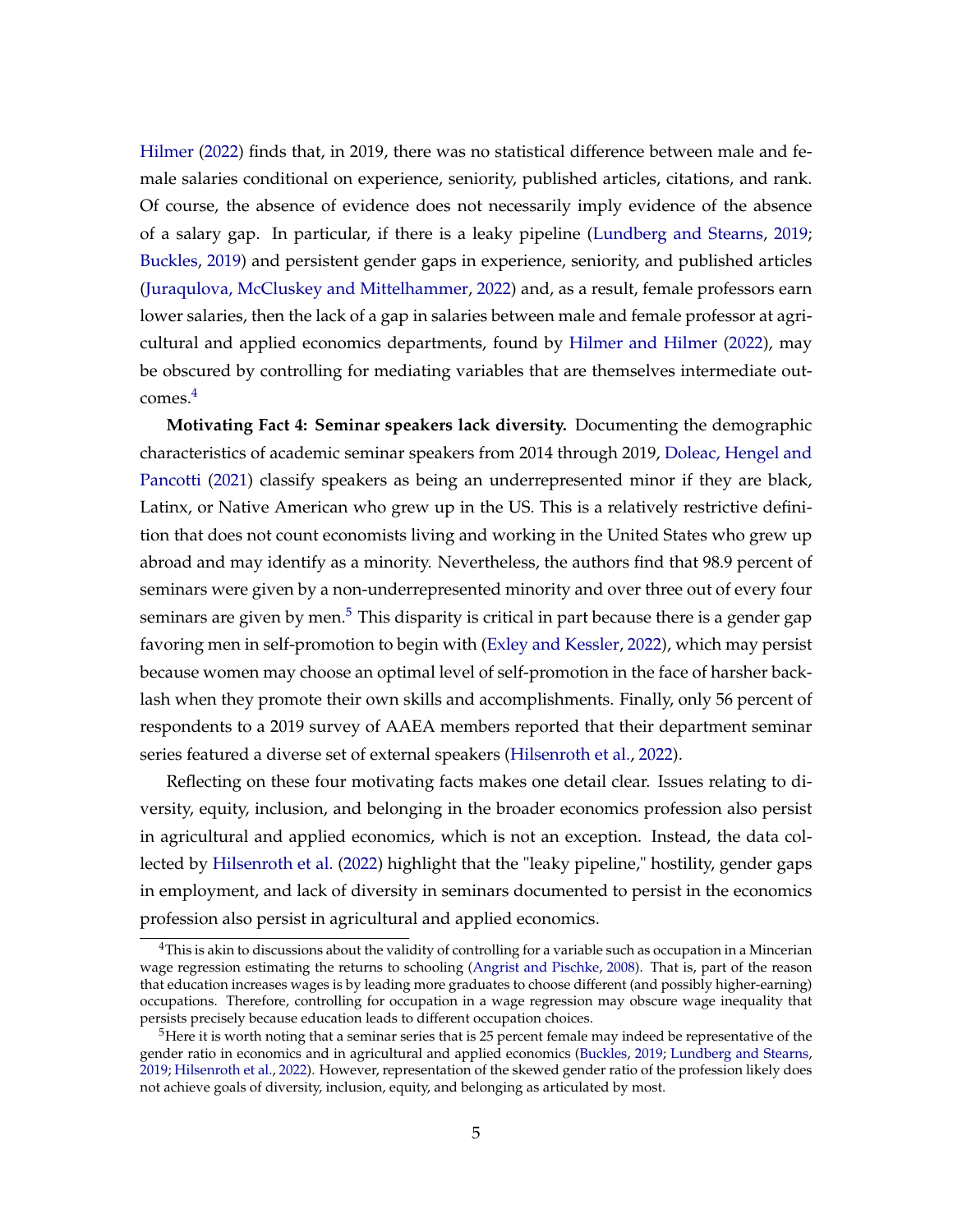### **3 The Online Agricultural and Resource Economics Seminar**

We launched the OARES on May 6, 2020, with a presentation by Leah Bevis, who was then an assistant professor at Ohio State. Less than two months earlier, all in-person meetings, classes, and academic seminars had gone virtual because of the COVID-19 pandemic. We started with an audience of 150 people and, from that point on, the OARES was off and running. We facilitated presentations nearly every week for over a year until June 2021, when we decided to take the summer off. We then restarted the OARES in September 2021 for the fall semester. At the time of revising this paper, we have just seen the last of the spring 2022 OARES speakers, and we have to start again in fall 2022.

In this section, we first present and discuss some descriptive statistics about the OARES. These descriptive statistics take the form of simple summary statistics, descriptive regression analysis, and a current list of published papers that have been previously presented in the OARES. We then discuss several key lessons from the first two years of the OARES that we feel are particularly valuable for agricultural and applied economics as a whole.

### **3.1 Descriptive Statistics**

We first document simple summary statistics about the size of the OARES audience and the demographic characteristics and seniority of OARES presenters. Table [1](#page-14-0) reports the mean and standard deviation as well as the minimum and maximum values of attendance, and of demographic characteristics and the seniority of presenters.<sup>[6](#page-0-0)</sup> Over the first 74 presentations in the OARES, we averaged an attendance of 52 people with a standard deviation of 30, highlighting a high level of variance in our attendance numbers. The highest attendance total was our first presentation, with 150 people present. Our lowest attendance total was 14 people. Over 60 percent of our presenters are female. A little less than half of presenters are non-white, at 43 percent. Digging deeper, eight percent of speakers are Black, and 15 percent are Hispanic. Finally, over 80 percent of our presenters are pre-tenure.<sup>[7](#page-0-0)</sup>

A few details about these summary statistics are worth highlighting. First, our average attendance is larger than many if not most regular, in-person departmental seminars. This demonstrates the possibility of expanded reach associated with virtual presentations. To

 $6$ We use the term "pre-tenure" to denote whether a presenter was an assistant professor if in a tenure-track position and to denote similar early-career categories of employment at non-academic research institutions such as the USDA's Economic Research Service, the International Food Policy Research Institute, or the World Bank.

<sup>7</sup>Our analysis focuses on the (single) presenter of each paper in the OARES rather than on each paper's (potentially many) coauthors. This necessarily obscures cases of diverse coauthor groups where the OARES presenter and other coauthors do not share demographic or seniority characteristics.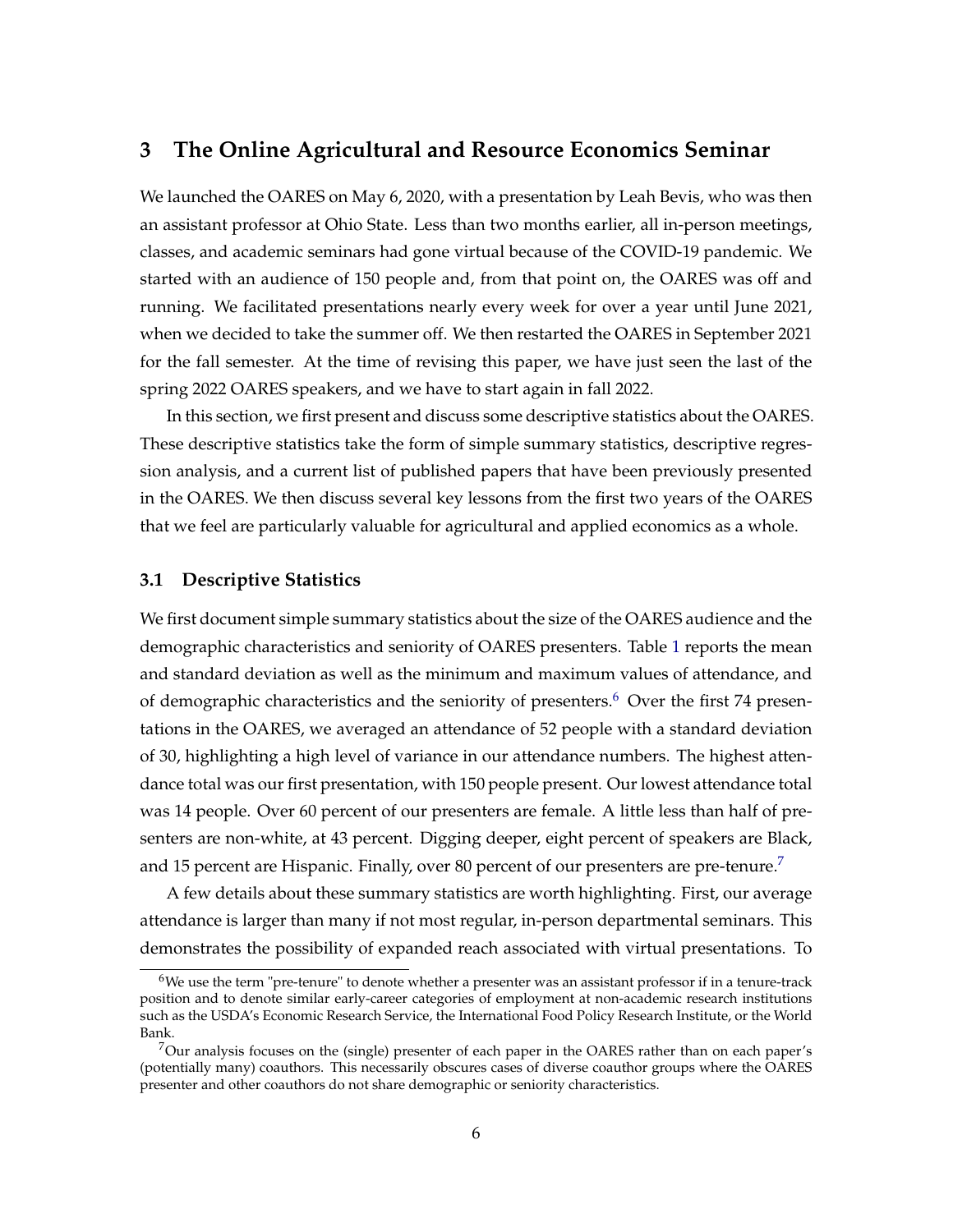be sure, we miss out on informal discussions, lunches with graduate students, dinners with faculty, and other components that are integral to the in-person academic seminar experience, but there are gains associated with a virtual format, which we discuss below. Second, according to data collected by [Hilsenroth et al.](#page-21-0) [\(2022\)](#page-21-0), 32 percent of assistant professors in majority research appointments at agricultural and applied economics departments are women and 21 percent are non-white. While the OARES assuredly over-represents women and non-white members of our field, an over-representation of historically marginalized groups is worthwhile and perhaps even necessary to reduce the gender and racial gaps in career advancement.

The relatively high variance in attendance begs the question: Do presenters' demographic characteristics and seniority predict attendance? In Table [2](#page-15-0) we investigate this question by presenting some descriptive evidence. Specifically, we estimate a simple lin-ear regression with attendance as our dependent variable.<sup>[8](#page-0-0)</sup> We include a linear time trend, a quadratic time trend, and month fixed effects in each of the regressions shown in Table [2](#page-15-0) to control for both prevailing trends and seasonal patterns in attendance over time. In columns (1) through (3) we include, one at a time, each of the three demographic and seniority variables shown in Table [1.](#page-14-0) In column (4), we include each of these variables together in one regression. In most columns, we find that the gender, race, and seniority of the presenter do not predict attendance at any of the conventional levels of statistical significance. The linear and quadratic time trends remain statistically significant in all columns. When considering only a linear time trend (not shown), we find that on average, OARES attendance falls by roughly two individuals per presentation. This is likely due to a progressive return to the office taking place over the last few years.

Month fixed effects also demonstrate an important seasonal pattern of attendance. Relative to January, the excluded month, seminars in June and July are the the least attended. This observation led us to take the summers of 2021 and 2022 off to give our audience (and ourselves) some time to rest.

If demographic characteristics and seniority largely fail to predict attendance, does the topic of a seminar? We investigate this question in Table [3.](#page-16-0) We code each seminar topic into three mutually-exclusive categories: (i) development, environment, or agriculturefood. In reality, these categories often overlap with each other in complicated ways, but we consider here the dominant topic category for the sake of simplicity. Seminars in the development topic area tend to have a slightly larger attendance, a finding significant at

 $8$ We use Newey-West (i.e., heteroskedasticity- and autocorrelation-consistent) standard errors with the error structured assumed to be autocorrelated up to one lag.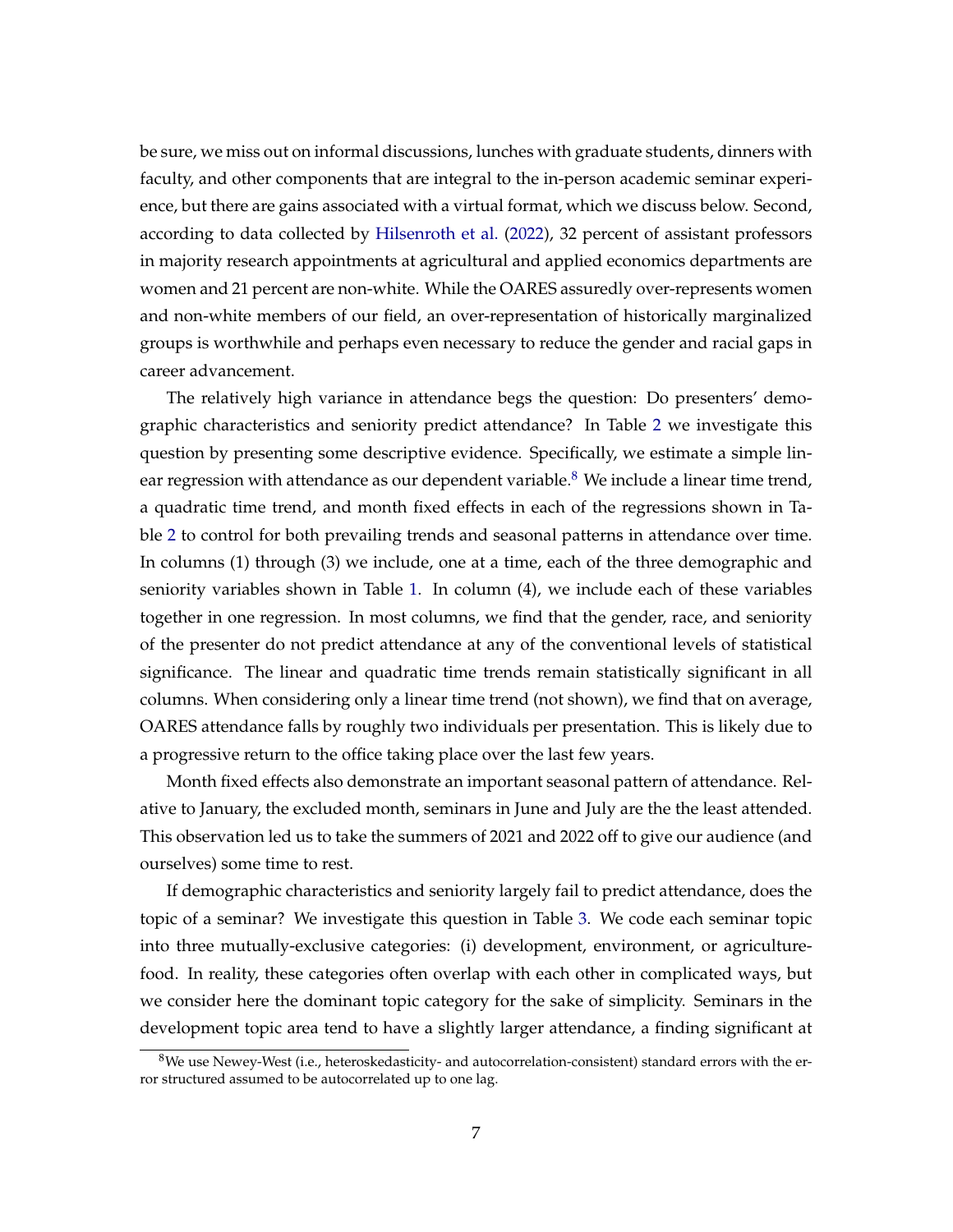less than the 10 percent level, but seminars on environment and agriculture-food topics do not.

Thus, taking the results from Tables [2](#page-15-0) and [3](#page-16-0) together, it seems that the timing of the seminar—both within a given year and over time—is the most robust predictor of attendance in the OARES, at least relative presenter demographics and seniority or seminar topic area. Figure [1](#page-17-0) plots the nonlinear attendance trend over time and shows that the first several months of the OARES witnessed a large variance in attendance, but since then attendance numbers have settled and held steady between roughly 30 and 40 people per week. Although this equilibrium number of attendees is lower than the average attendance statistic reported in Table [1,](#page-14-0) it still remains higher than most in-person departmental academic seminars in agricultural and applied economics departments.

Finally, in Table [4](#page-18-0) we list published articles that were formerly presented in the OARES. Because of the long time frame associated with academic publishing, the majority of papers previously presented in the OARES over the last two years remain unpublished as of writing this article. We can nevertheless identify 17 published articles that were previously presented in the OARES. These articles, listed in alphabetical order of the first author's last name, are listed in Table [4.](#page-18-0) In addition to these 17 published articles, one paper [\(Jha and](#page-21-5) [Leslie,](#page-21-5) [2021\)](#page-21-5) is at the revise & resubmit stage at the *American Economic Review* at the time we are writing.

A few notes about this publication record are necessary. First, we claim no causal impact on the success of these papers, which we entirely attribute to the authors. We clearly cannot attribute the successful publication of these papers to their presentation in the OARES, and we do not intend to imply such a conclusion. Second, these publications are in relatively high-ranking general-interest and field journals. Third, as befits an agricultural and applied economics seminar, eight of the papers in Table [4](#page-18-0) are published in agricultural and applied economics journals, including five in the *American Journal of* Agricultural Economics.<sup>[9](#page-0-0)</sup> Finally, nine and eight of these 17 published papers were respectively presented in the OARES by women and underrepresented minority women and men. Taken together, and as we discuss in more detail below, this is evidence against the notion that there is a trade-off between efforts to promote diversity, equity, inclusion, and belonging on the one hand and research quality on the other.

<sup>9</sup>Only one of the five articles published in the *American Journal of Agricultural Economics* (i.e., [Hutchins](#page-21-6) [\(2022\)](#page-21-6)) was handled by Bellemare.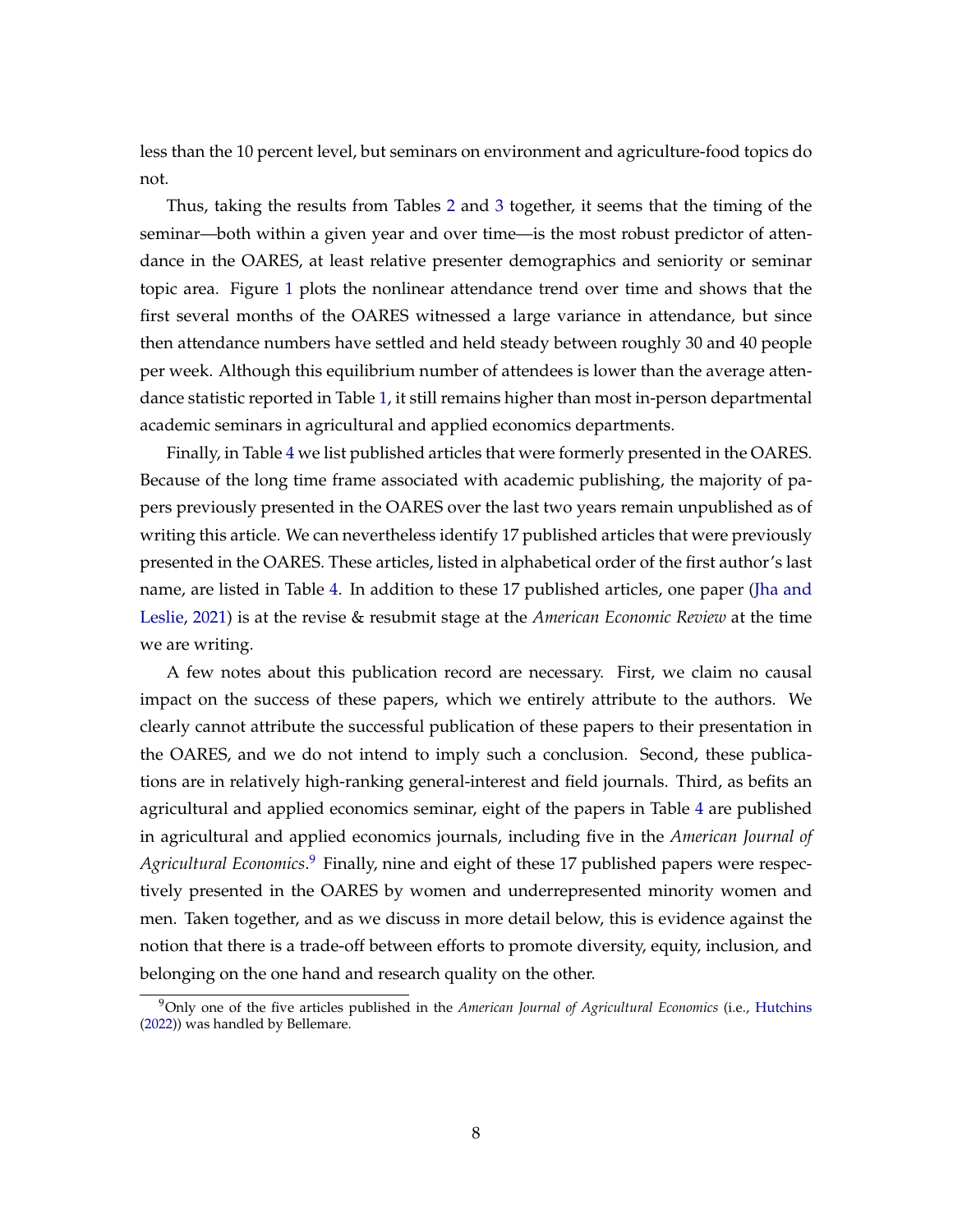#### **3.2 Lessons Learned**

Our experience founding and organizing the OARES as well as the foregoing descriptive statistics lead to the following list of seven lessons learned.

**1. There is a demand for a diverse seminar series.** The descriptive statistics in Table [1](#page-14-0) show an average of 52 attendees per meeting of the OARES. While this number is highly variable, with a maximum of 150 attendees (for the first OARES seminar, held in May 2020) and a minimum of 14 attendees, even this latter number compares favorably with the attendance of some in-person seminars. This is notable given that none of our attendees hold an institutional obligation to the OARES, as many do to their own departmental seminar series. Moreover, given the format of the OARES, only the two of us have access to the full list of attendees and, unless someone asks a question, there is no way for anyone else to know whether someone has attended any session of the OARES. Presumably, attendees choose to attend the OARES because they expect that the content will at least be worth the value of an hour of their time or because they want to invest in the sustained success of the OARES. Whichever is the case, it is clear that there is sufficient demand for a seminar series that features the high-quality research of a diverse set of agricultural and applied economists. In the context of the nearly half of AAEA members who reported that their department seminar series could be more diverse [\(Hilsenroth et al.,](#page-21-0) [2022\)](#page-21-0), this perhaps suggests that departmental seminars at agricultural and applied economics departments would do well to feature a more diverse set of speakers.

**2. There is no diversity–merit trade-off.** In their recent article on the status of women and minority faculty in agricultural and applied economics for this journal, [Hilsenroth](#page-21-0) [et al.](#page-21-0) [\(2022\)](#page-21-0) write:

... a pervasive fallacy is that there is a tradeoff between diversity and intellectual rigor, or that diversity is antithetical to merit—the classic "diversity-asdeficit" stereotype [\(Mukherjee Reed,](#page-22-8) [2021\)](#page-22-8). This framing "promotes an exclusive myth of meritocracy" [\(Mukherjee Reed,](#page-22-8) [2021\)](#page-22-8), which is based on individualism, ignores systematic exclusions of certain groups, and assigns deficient traits to them, and further reinforces exclusion and inequality.

The results in Table [2](#page-15-0) are clear: There is no relationship between whether a speaker is female, Black, Hispanic, or junior on the one hand and attendance on the other hand. This is true whether one looks at each of these right-hand side variables jointly or individually. Treating attendance at a seminar as a proxy for the quality of the research presented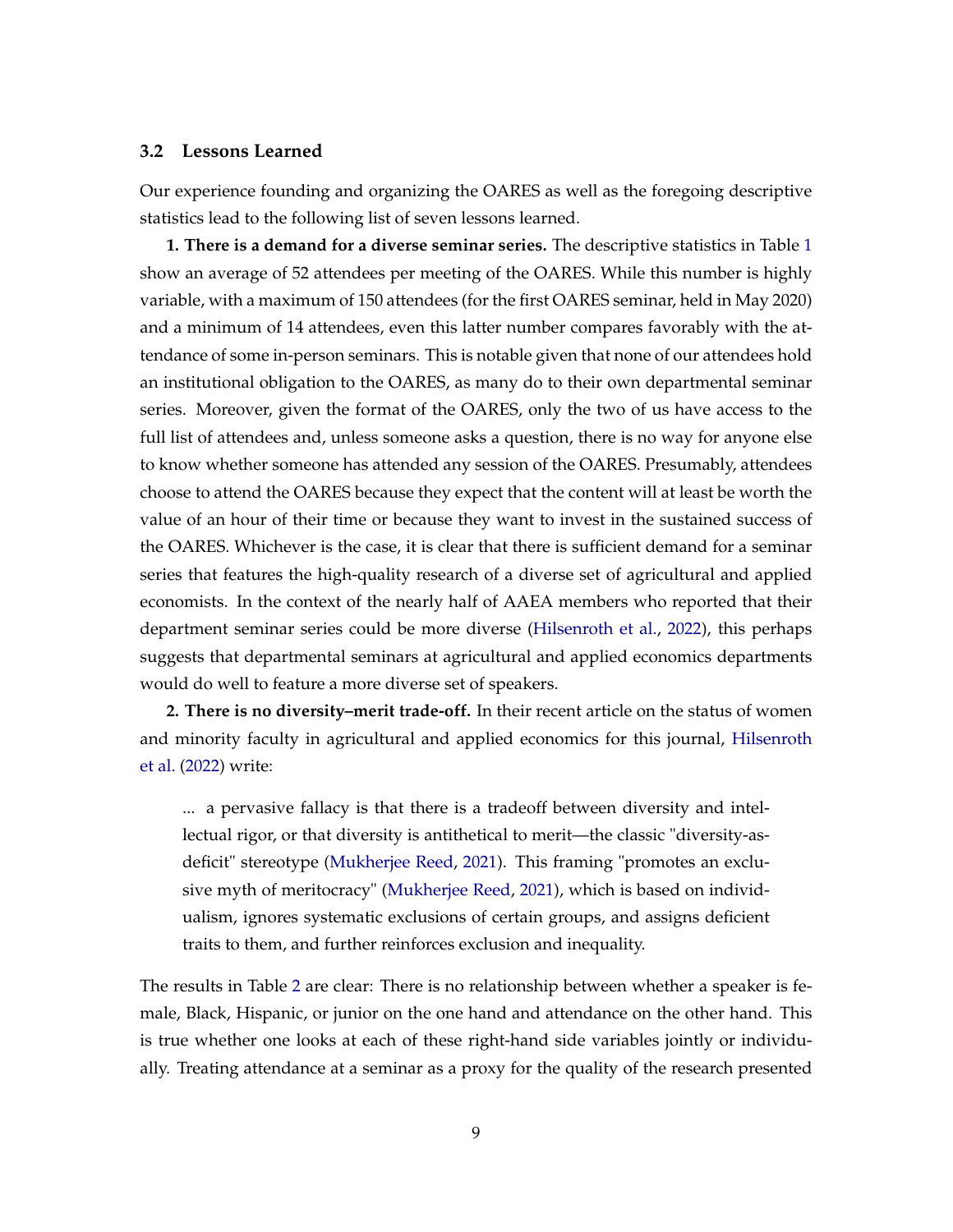at that seminar,<sup>[10](#page-0-0)</sup> suggests that the promotion of diversity, equity, inclusion, and belonging in agricultural and applied economics does not come at the cost of research quality. Additionally, as shown in Table [4,](#page-18-0) papers previously presented in the OARES are being published in top general interest and field journals.

Observing no trade-off between efforts to promote diversity, equity, inclusion, and belonging and research quality implies that we can effectively "do both." For us this means that when we invite individuals to present in the OARES, we ask them to share some of the research that they've been working on recently because their research is of relatively highquality and should be shared with a wide audience. Although fostering diversity, equity, inclusion, and belonging is an explicit goal of the OARES, it need not be the core motivating factor in our invitations. Despite the biased systems embedded within the economics profession and, specifically, agricultural and recourse discussed in Section 2, a diverse set of researchers are continually conducting high-quality research.

**3. While consistency is important, people can and do adapt.** Having no experience with online seminars prior to our launching of the OARES, we had no idea how people whose professional lives had been entirely moved online would react to the idea of an online seminar series, and of yet another thing they had to be online for. We felt that holding the OARES at a consistent time and day would be an important feature. At a time when almost nothing was certain, perhaps the OARES seminar could provide a regular rhythm.

While this consistency almost certainly helps our regular attendees plan for and incorporate the OARES into their weekly schedule, due to changes in our own schedules, we have had to change the time or day of the OARES a few times over the past four semesters. These changes in the schedule of the OARES do not seem to be noticeable in our attendance data, which demonstrates the adaptability of people to change in their schedules.

Additionally, a colleague wrote to us early on suggesting that we shorten the duration of the seminar from 90 to 60 minutes, citing concerns about "Zoom fatigue." As it turns out, these concerns were misguided. As Figure [1](#page-17-0) shows, attendance has stabilized at an average of between 30 and 40 attendees after about our fortieth seminar, and the modal attendee stays for the duration of the seminar. Moreover, Figure [2](#page-19-0) plots interest in the phrase "Zoom fatigue" over the period from January 1, 2020 to March 15, 2022. Somewhat counterintuitively, interest in "Zoom fatigue" spiked early on during the pandemic, ostensibly in response to lockdowns, but it has waned since then to settle at a relatively

<sup>10</sup>This by revealed preference and the relatively uncontroversial assumption that, *ceteris paribus*, people prefer to spend their time attending higher- rather than lower-quality talks.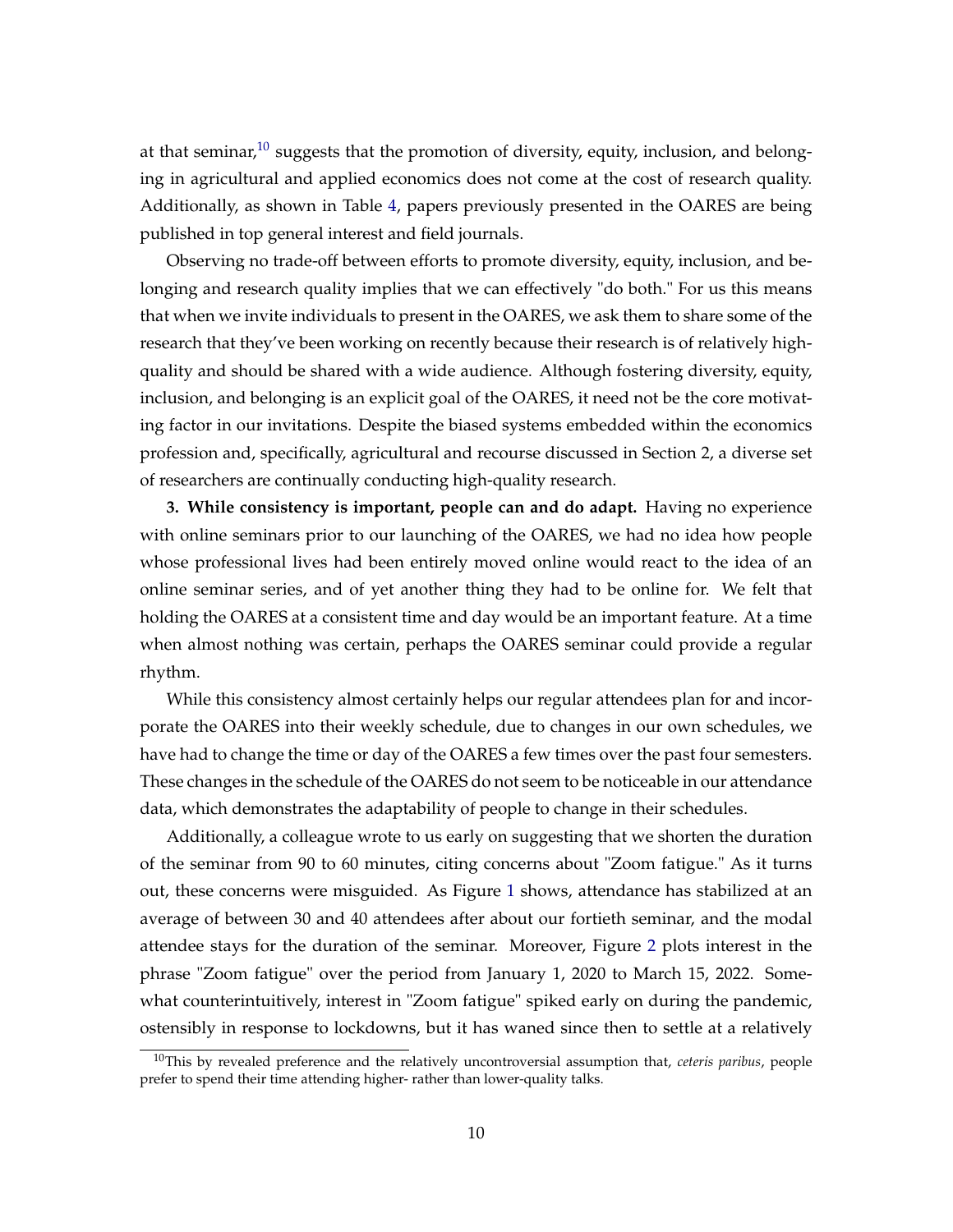low level. This is likely because people have become more accepting of online meetings, if not more likely to embrace them altogether because those meetings significantly lower the transactions costs associated with interacting with others even relative to the benchmark of pre-pandemic in-person meetings. Time will tell how long the OARES continues to exist as a premier seminar series in agricultural and applied economics, but it seems to hold value even beyond the lockdowns associated with the COVID-19 pandemic.

**4. Attendance is unrelated to research topic area.** Possibly both due to the fact that development topics tend to hold a more robust international audience than US-centric research topics, and perhaps due to our own personal research interests, we initially thought that attendance would notably vary based on research topic area. As we see in Table [3,](#page-16-0) however, research topic areas only weakly predict attendance at any of the conventional levels of statistical significance. The fact that we do not see attendance dramatically follow variation in the topic area of seminar presentations suggests that regular attendees are invested in the OARES for reasons other than their own personal research interests.

**5. Attendance follows seasons.** While perhaps not immediately observable in Figure [1,](#page-17-0) the month fixed effects in Tables [2](#page-15-0) and [3](#page-16-0) highlight an important pattern in our attendance data. Attendance in the OARES dropped dramatically in the months of June and July. The revealed preference of many regular OARES attendees is to not attend seminars during the summer. This could be due to summer vacation schedules, increased research commitments, or a simple need for a break from the typical rhythm of the academic semester. Observing this pattern, we chose to take a break in the summer of 2021 and are planning on taking another one in the summer of 2022. Despite the break we took in 2021, attendance at the OARES continued in the fall as if we had never taken a break.

**6. Marginal benefit exceeds marginal cost.** Compared with the many tasks involved in organizing a regular in-person seminar series (which can involve things as varied and unscholarly as scheduling, coordinating travel, booking hotels, organizing meetings, making restaurant reservations, facilitating meals with students and faculty, and processing reimbursements; see [Bellemare](#page-20-5) [\(2022\)](#page-20-5)), organizing the OARES is easy work in that it involves only scheduling, sending out emails that serve both to advertise the talks and allow participants to register for them, setting up each seminar as a webinar, attending and moderating each seminar, and uploading the video of each seminar to the YouTube OARES channel in addition to the cost of the Zoom subscription used to run the seminar. All in all, the time commitment for the two of us combined is about four hours per week. Most of the cost, then, consists of the opportunity cost of our time.

In terms of financial costs, while it may have been possible to seek funding for the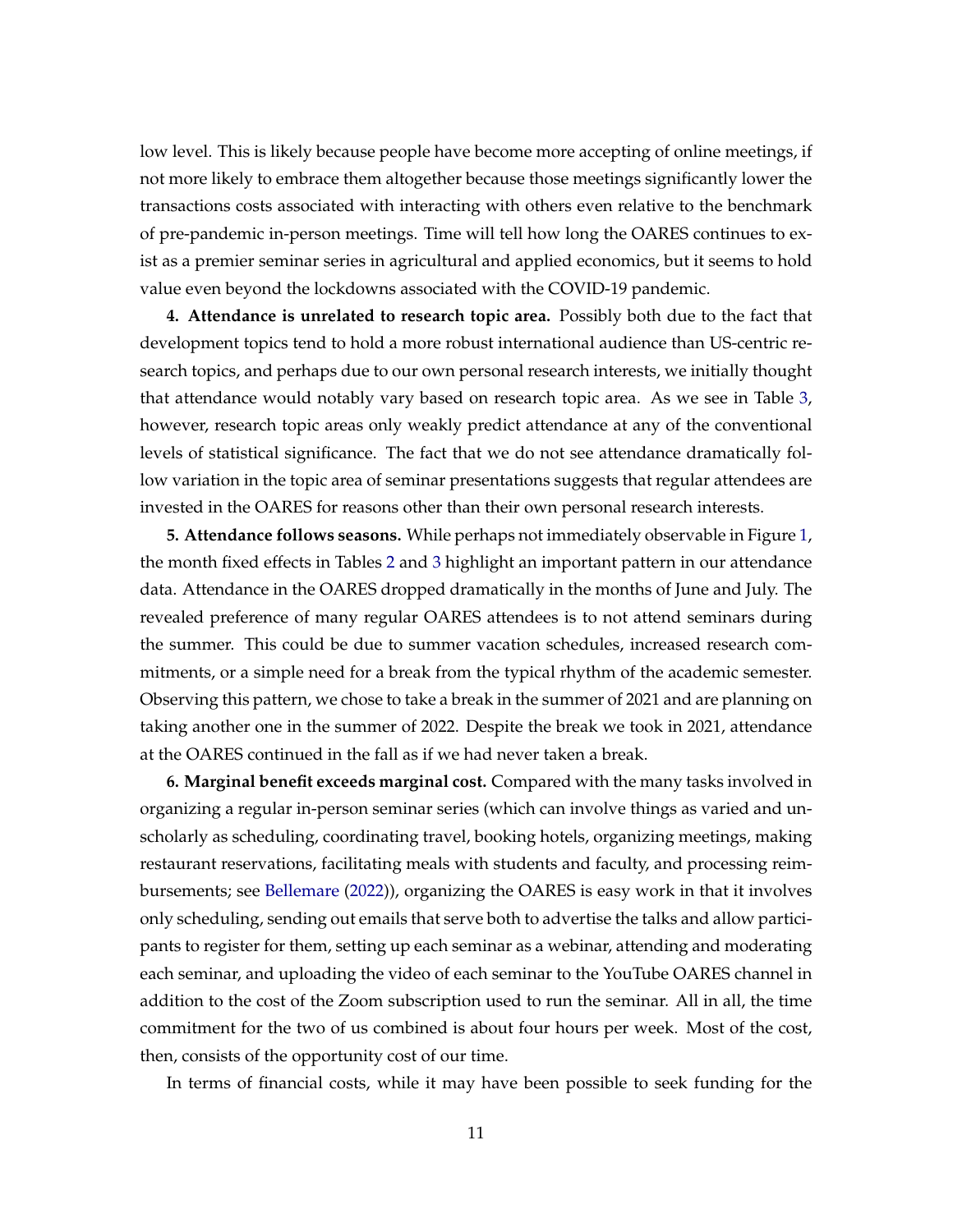OARES from the AAEA or to fund it using funding available at our own institutions, from the very beginning we wanted the OARES to be financially independent. Part of this was by necessity, as one of us was about to start working for the USDA's Economic Research Service. Part of this was also because the other sat on the board of directors of the Agricultural and Applied Economics Association (AAEA) and had just started co-editing the *American Journal of Agricultural Economics* at that time, and we wanted to make sure that participants and attendees knew there was no link between the OARES and the AAEA, its journals, the US Government, or the USDA. Another part of our motivation to keep the OARES independent was that we wanted to make sure that neither of our employers would ever tell us how to run the OARES. Ultimately, this shows that it is possible to create a great deal of value for the public good at a relatively low cost.

**7. Fostering diversity, equity, inclusion, and belonging by building community.** Although we initially founded the OARES with the aim of organizing a seminar series, in doing so a community emerged. The OARES is a place where each week a different person shares their research, and although many attendees do not attend each and every week, there is a core group of individuals who are regular attendees. These people have played an integral role in creating an inclusive and supportive environment where a diverse set of researchers can share their research and receive constructive, rather than hostile, feedback. This community, if we can call it that, formed organically and primarily because of the investment of regular attendees. This commitment is just as essential as our effort as co-organizers to create and sustain the OARES.

### **4 Conclusion**

We have discussed how the Online Agricultural and Resource Economics Seminar has contributed to diversity, equity, inclusion, and belonging in agricultural and applied economics. To do so, we have started by listing four motivating facts about diversity, equity, inclusion, and belonging in economics generally and in agricultural and applied economics more specifically. We have then discussed the particulars of the OARES, starting with descriptive statistics about invited speakers and seminar attendance, and following up with the lessons we have learned from two years of organizing the OARES.

Our discussion of the contribution of the OARES to diversity, equity, inclusion, and belonging in agricultural and applied economics is necessarily limited, both in terms of external validity and in terms of internal validity. On the external validity front, our discussion is limited by the fact that we have only featured 74 speakers so far, and our findings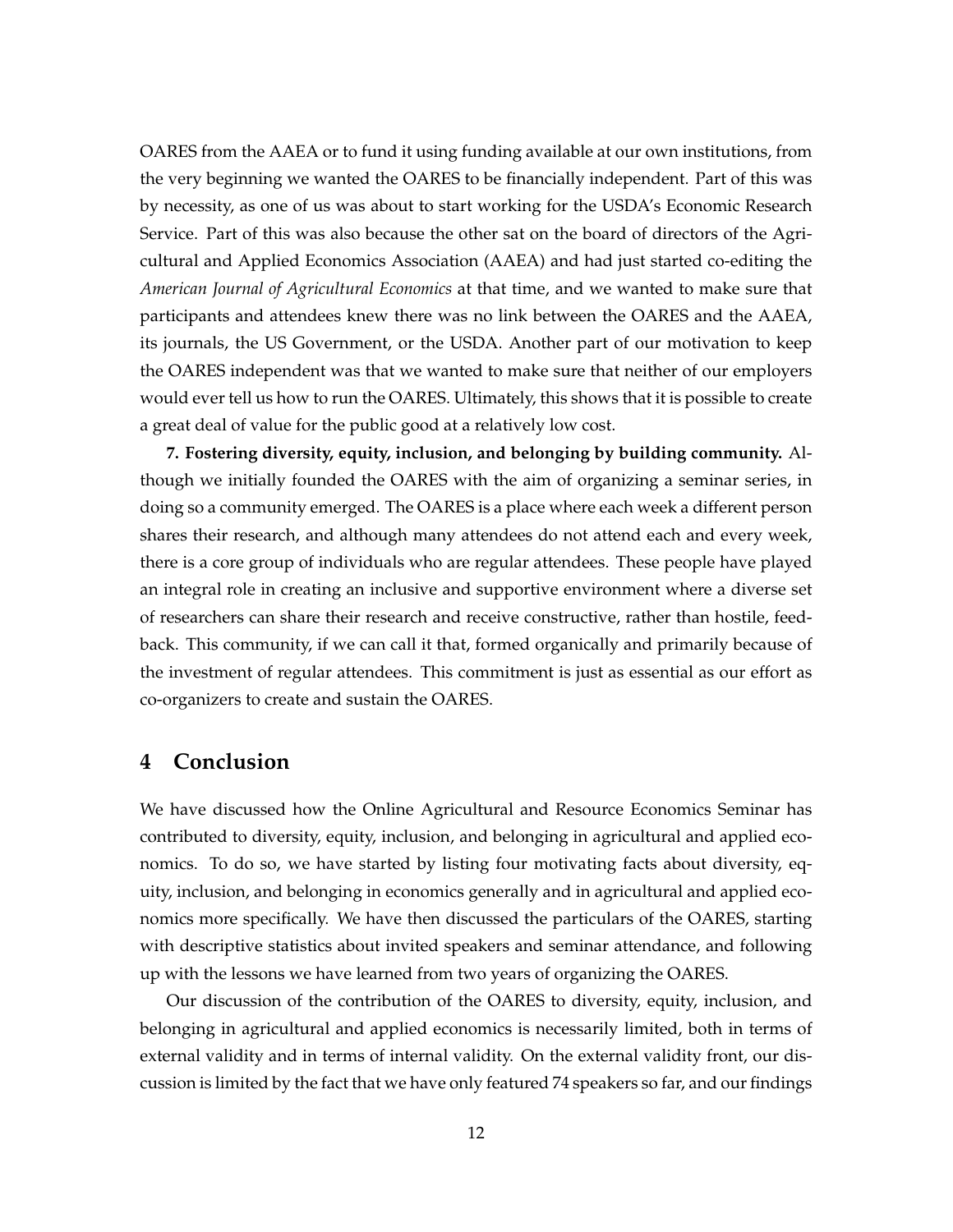and lessons learned may or may not apply outside of the particular context of the OARES. On the internal validity front, none of the regression results presented here are causally identified given the endogenous choice of whom we invite to present at the OARES. Perhaps more importantly, our discussion is limited to diversity in terms of gender, race, and seniority.

But this does not mean that we cannot draw lessons from the first two years of the OARES. Among other things, it looks as though (i) there is a demand for diversity, (ii) there is no trade-off between diversity and merit, (iii) people can and do adapt to new circumstances, (iv) research topic is unrelated to attendance, (v) attendance follows predictable seasonal patterns, (vi) the marginal benefit of organizing the OARES exceeds the marginal cost, and (vii) we can foster diversity, equity, inclusion, and belonging by building community.

We wish to close on this last lesson learned, which goes beyond the OARES. Collective community building seems like a useful means of fostering diversity, equity, inclusion, and belonging in each of our individual spheres of influence. Whatever our position within agricultural and applied economics, from the newest graduate-student member to the most senior of AAEA Fellows, everyone has a role to play in building community. This is especially so in the context of an association like AAEA which, in contrast to some other professional associations, prides itself on being a big tent. Community building can be done through the classes we teach, the research groups we run, the committees we sit on, and the many other areas of our work. For example, [Schreiber et al.](#page-22-5) [\(2022\)](#page-22-5) discuss the development of the Structural Transformation of African Agriculture and Rural Spaces (STAARS) fellowship program as another type of community-building work that helps promote diversity, equity, inclusion, and belonging. Agricultural and applied economists may not be trained to build community, but doing so is nevertheless an effective means for fostering diversity, equity, inclusion, and belonging, and building community might also contribute to improving the quality of scholarship. It is especially incumbent on a profession like agricultural and applied economics which, born of federal fiat and still depending on federal largesse to this day, to be representative of the people whose tax dollars finance it.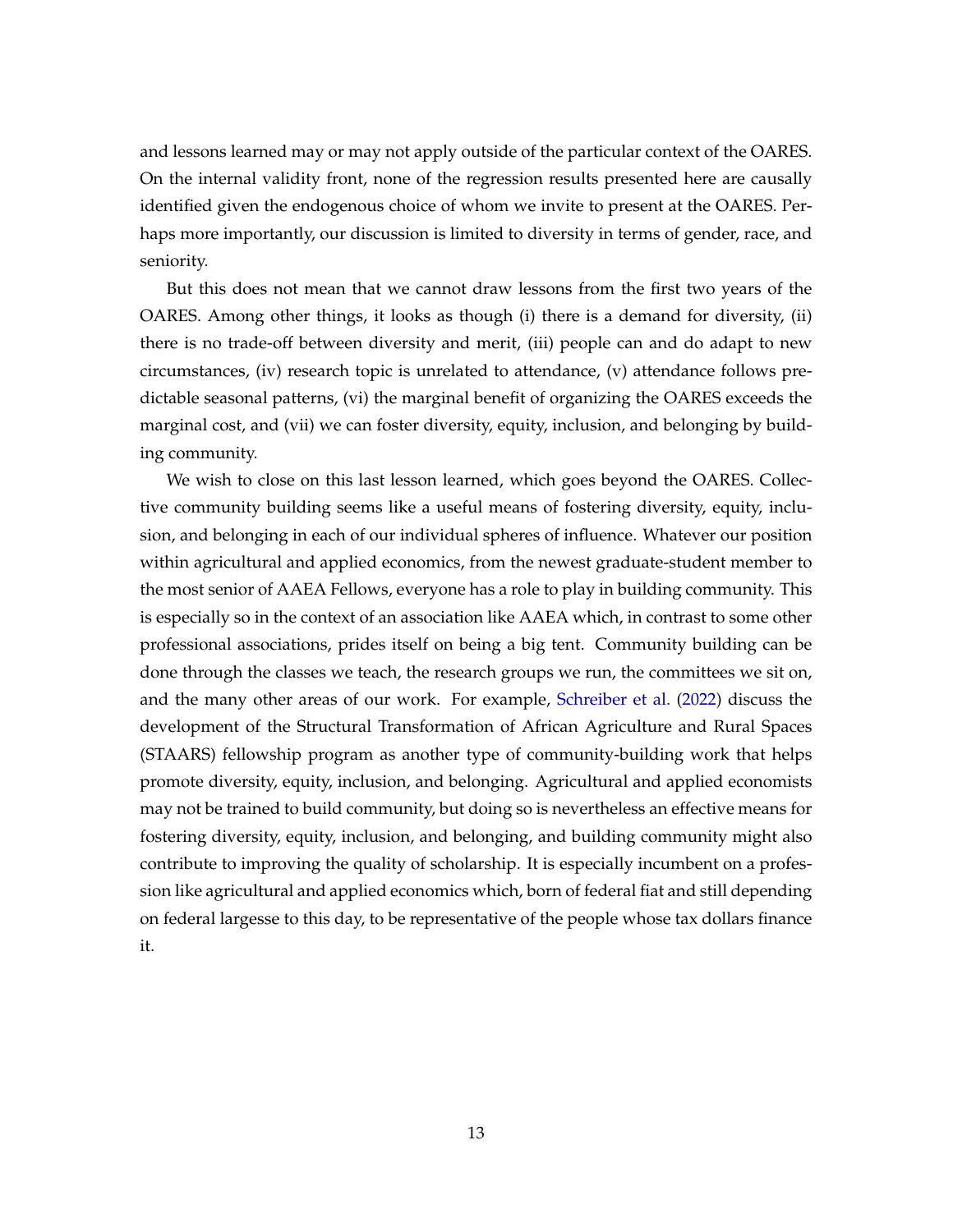TABLE 1: Summary Statistics

<span id="page-14-0"></span>

|                    | Mean  | (Std. Dev.) | (3)<br>Minimum   | 4)<br>Maximum |
|--------------------|-------|-------------|------------------|---------------|
| Attendance         | 52.41 | (29.95)     | 14               | 150           |
| Female $(= 1)$     | 0.62  | (0.49)      | $\left( \right)$ |               |
| Black $(= 1)$      | 0.08  | (0.27)      | $\left( \right)$ |               |
| Hispanic $(= 1)$   | 0.15  | (0.36)      | $\left( \right)$ |               |
| White $(= 1)$      | 0.57  | (0.50)      |                  |               |
| Pre-tenure $(= 1)$ | 0.80  | (0.40)      |                  |               |

*Notes:* These summary statistics draw from the first 74 presentations in the OARES, between May 6, 2020 and May 6, 2022.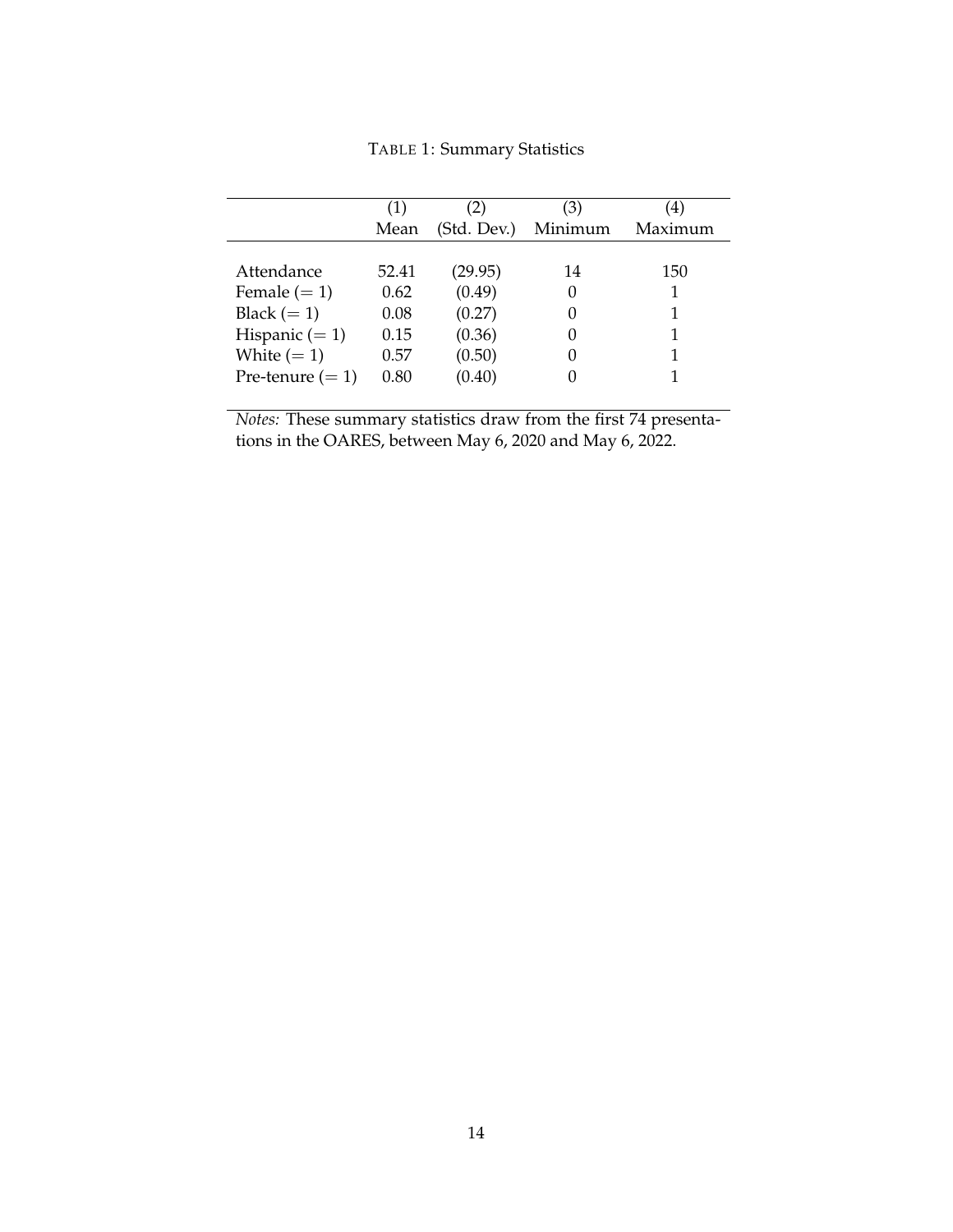<span id="page-15-0"></span>

|                      | (1)         | (2)         | (3)         | (4)         |
|----------------------|-------------|-------------|-------------|-------------|
|                      | Attendance  | Attendance  | Attendance  | Attendance  |
|                      |             |             |             |             |
| Female               | 6.136       |             |             | 4.821       |
|                      | (4.701)     |             |             | (4.665)     |
| <b>Black</b>         |             | $-6.694$    |             | $-5.998$    |
|                      |             | (5.537)     |             | (6.461)     |
| Hispanic             |             | $-9.662*$   |             | $-8.655$    |
|                      |             | (5.467)     |             | (5.244)     |
| Pre-tenure           |             |             | $-5.962$    | $-5.373$    |
|                      |             |             | (5.821)     | (6.149)     |
| Linear time trend    | $-2.688***$ | $-2.690***$ | $-2.735***$ | $-2.536***$ |
|                      | (0.528)     | (0.520)     | (0.584)     | (0.551)     |
| Quadratic time trend | $0.0197***$ | $0.0199***$ | $0.0202***$ | $0.0175***$ |
|                      | (0.00569)   | (0.00554)   | (0.00625)   | (0.00603)   |
| February             | $-12.29$    | $-8.395$    | $-8.532$    | $-7.622$    |
|                      | (9.680)     | (9.403)     | (9.682)     | (10.61)     |
| March                | $-15.89$    | $-10.46$    | $-12.13$    | $-10.70$    |
|                      | (10.61)     | (10.04)     | (10.33)     | (10.99)     |
| April                | $-8.155$    | $-4.690$    | $-4.189$    | $-3.738$    |
|                      | (9.796)     | (9.658)     | (9.809)     | (10.43)     |
| May                  | $-17.00$    | $-13.96$    | $-15.33$    | $-12.50$    |
|                      | (10.65)     | (10.59)     | (10.77)     | (11.51)     |
| June                 | $-37.99***$ | $-37.13**$  | $-35.92**$  | $-35.86**$  |
|                      | (14.02)     | (14.86)     | (15.57)     | (14.84)     |
| July                 | $-54.52***$ | $-51.60***$ | $-51.42***$ | $-49.46***$ |
|                      | (11.98)     | (12.35)     | (13.24)     | (13.41)     |
| August               | $-18.91$    | $-18.56$    | $-17.77$    | $-17.51$    |
|                      | (14.46)     | (14.24)     | (14.13)     | (14.86)     |
| September            | 18.01       | 19.01       | $20.20*$    | 20.49       |
|                      | (11.48)     | (11.40)     | (11.24)     | (12.36)     |
| October              | 12.57       | 14.66       | 14.82       | 14.90       |
|                      | (12.60)     | (12.32)     | (12.52)     | (13.29)     |
| November             | 5.651       | 9.669       | 6.836       | 11.17       |
|                      | (14.07)     | (11.67)     | (13.71)     | (13.71)     |
| December             | 2.880       | 7.743       | 4.370       | 8.464       |
|                      | (8.629)     | (9.729)     | (8.755)     | (10.07)     |
|                      |             |             |             |             |
| Joint test           |             |             |             | 0.211       |
| Observations         | 74          | 74          | 74          | 74          |

TABLE 2: Attendance and Presenter Characteristics

*Notes:* The mean of the dependent variable is 52.41. The joint test of statistical significance tests whether the covariates Female, Black, Hispanic, Pre-tenure are jointly equal to zero. Newey-west standard errors with a lag of one are reported in the parentheses.\*  $p < 0.10$ , \*\*  $p < 0.05$ , \*\*\*  $p < 0.01$ .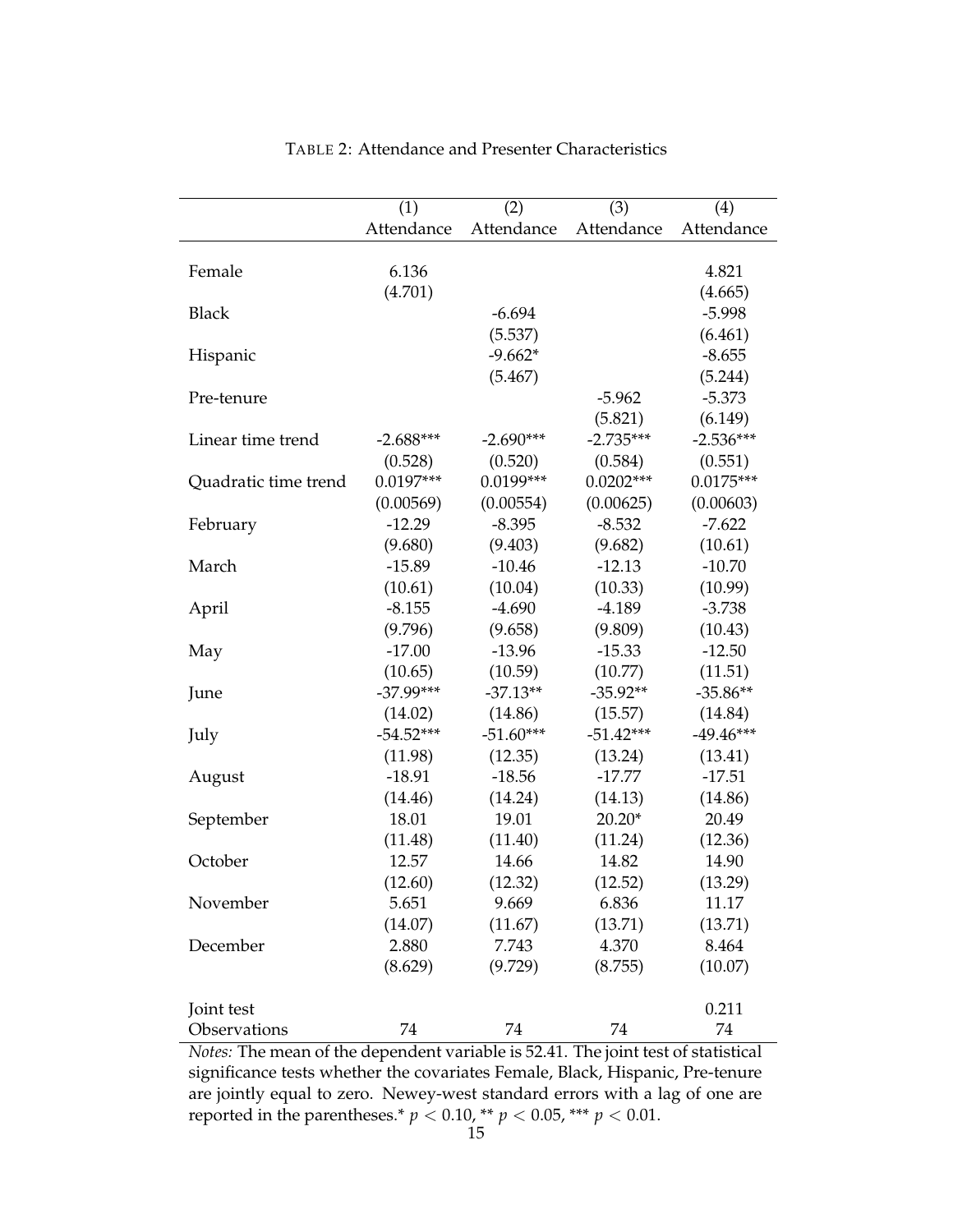<span id="page-16-0"></span>

|                                                                    | $\overline{(1)}$ | (2)         | (3)          |
|--------------------------------------------------------------------|------------------|-------------|--------------|
|                                                                    | Attendance       | Attendance  | Attendance   |
|                                                                    |                  |             |              |
| Development                                                        | $6.289*$         |             |              |
|                                                                    | (3.690)          |             |              |
| Environment                                                        |                  | $-1.674$    |              |
|                                                                    |                  | (4.079)     |              |
| Ag-Food                                                            |                  |             | $-5.699$     |
|                                                                    |                  |             | (3.873)      |
| Linear time trend                                                  | $-2.749***$      | $-2.819***$ | $-2.730***$  |
|                                                                    | (0.545)          | (0.557)     | (0.543)      |
| Quadratic time trend                                               | $0.0215***$      | $0.0216***$ | $0.0210***$  |
|                                                                    | (0.00580)        | (0.00592)   | (0.00568)    |
| February                                                           | $-9.506$         | $-10.49$    | $-11.01$     |
|                                                                    | (8.665)          | (8.891)     | (8.928)      |
| March                                                              | $-14.38$         | $-13.58$    | $-15.64$     |
|                                                                    | (9.445)          | (10.14)     | (9.791)      |
| April                                                              | $-7.359$         | $-6.508$    | $-8.041$     |
|                                                                    | (8.634)          | (9.226)     | (8.992)      |
| May                                                                | $-16.49$         | $-16.81$    | $-17.78*$    |
|                                                                    | (9.939)          | (10.30)     | (10.12)      |
| June                                                               | $-35.62**$       | $-37.32**$  | $-37.00**$   |
|                                                                    | (14.61)          | (15.15)     | (14.27)      |
| July                                                               | $-51.51***$      | $-53.94***$ | $-53.00***$  |
|                                                                    | (11.51)          | (11.63)     | (12.17)      |
| August                                                             | $-15.49$         | $-17.65$    | $-20.25$     |
|                                                                    | (14.43)          | (13.88)     | (13.88)      |
| September                                                          | 19.74*           | 18.71*      | 18.06*       |
|                                                                    | (10.37)          | (10.89)     | (10.50)      |
| October                                                            | 14.81            | 14.43       | 11.74        |
|                                                                    | (11.82)          | (12.52)     | (12.08)      |
| November                                                           | 7.064            | 5.118       | 6.857        |
|                                                                    | (12.04)          | (12.67)     | (12.22)      |
| December                                                           | 4.646            | 3.798       | 1.609        |
|                                                                    | (7.700)          | (8.554)     | (7.708)      |
|                                                                    |                  |             |              |
| Observations<br>Notes: The mean of the dependent variable is 52.41 | 74               | 74          | 74<br>Newey- |

TABLE 3: Attendance and Research Topic Area

*Notes:* The mean of the dependent variable is 52.41. Neweywest standard errors with a lag of one are reported in the parentheses.\*  $p < 0.10$ , \*\*  $p < 0.05$ , \*\*\*  $p < 0.01$ .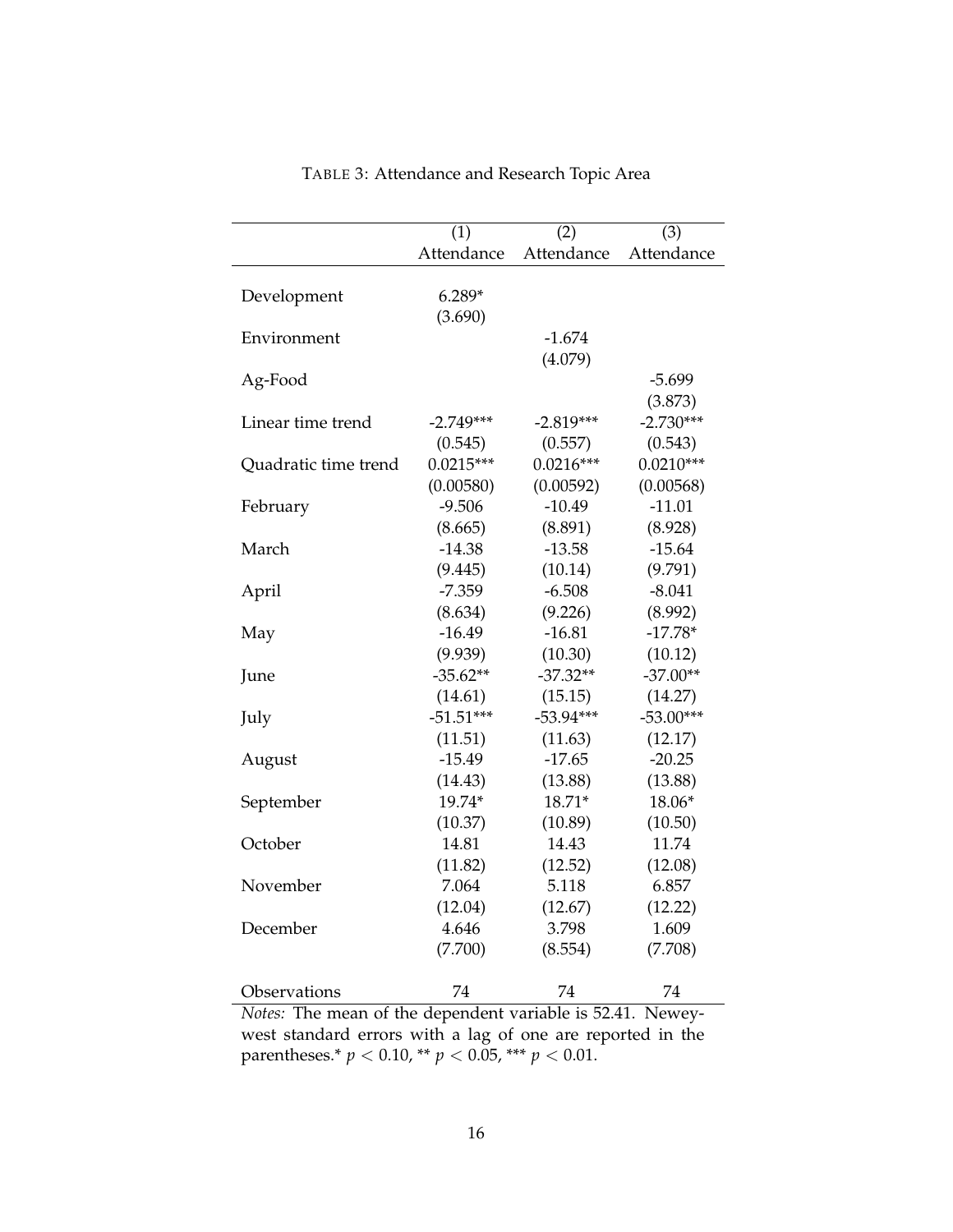<span id="page-17-0"></span>

kernel = epanechnikov, degree = 0, bandwidth =  $7.17$ 

FIGURE 1: Non-linear Attendance Trend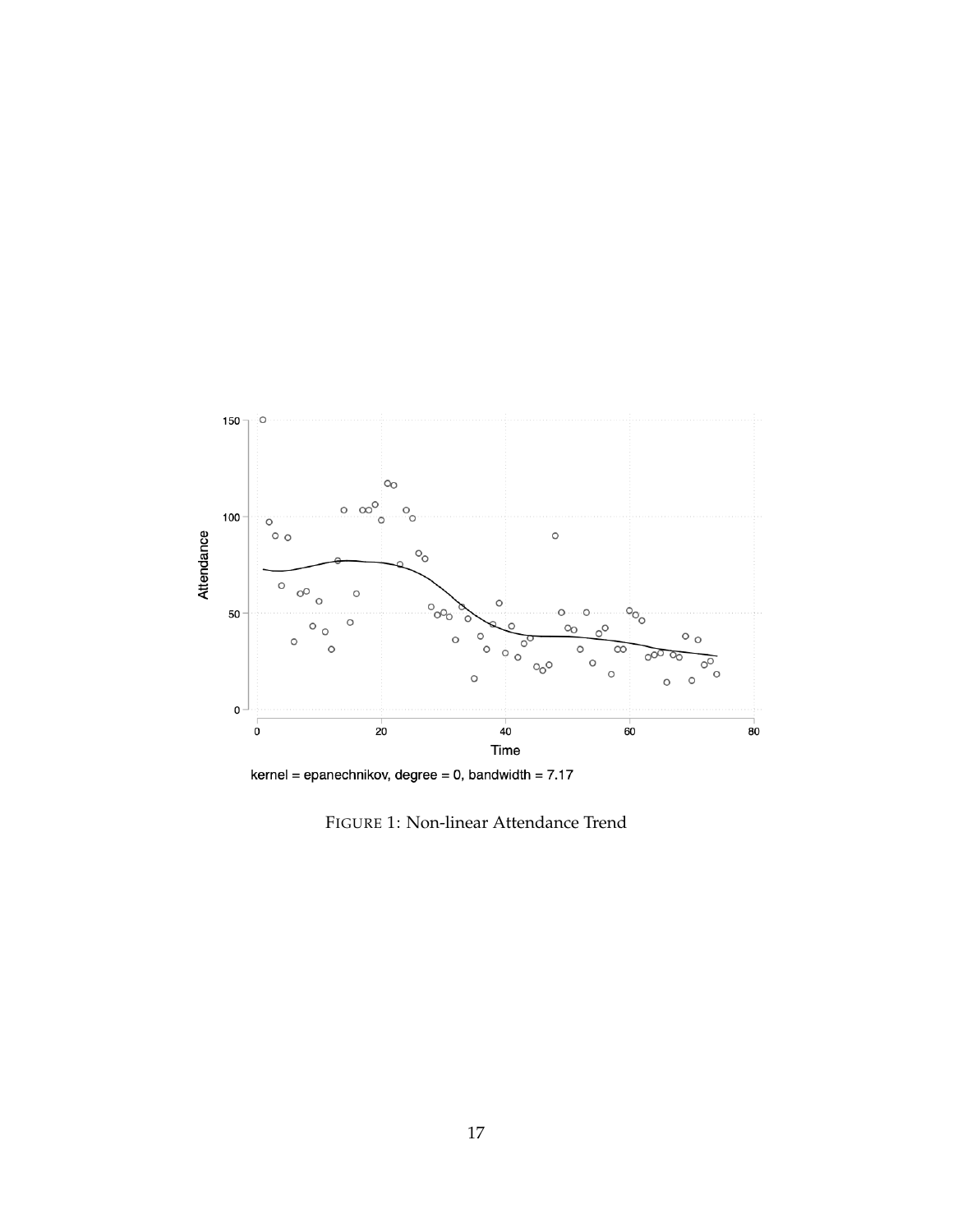| (1)                                                                                                                                                                                                                                                                                                                                                                                                                    | (2)                   | (3)                                          |
|------------------------------------------------------------------------------------------------------------------------------------------------------------------------------------------------------------------------------------------------------------------------------------------------------------------------------------------------------------------------------------------------------------------------|-----------------------|----------------------------------------------|
| Citation                                                                                                                                                                                                                                                                                                                                                                                                               | Presenter             | Journal                                      |
| Adalja, Lichtenberg and Page (2021)                                                                                                                                                                                                                                                                                                                                                                                    | Aaron Adalja          | American Journal of Agricultural Economics   |
| Arellano-Gonzalez et al. (2021)                                                                                                                                                                                                                                                                                                                                                                                        | <b>Frances Moore</b>  | Environmental Research Letters               |
| Beg (2021)                                                                                                                                                                                                                                                                                                                                                                                                             | Sabrin Beg            | Journal of the European Economic Association |
| <b>Bloem (2021)</b>                                                                                                                                                                                                                                                                                                                                                                                                    | Jeffrey Bloem         | Economic Development and Cultural Change     |
| Connor, Rejesus and Yasar (2021)                                                                                                                                                                                                                                                                                                                                                                                       | Lawson Connor         | Applied Economic Perspectives & Policy       |
| Cuadros-Meñaca, Thomsen and Nayga Jr (2022)                                                                                                                                                                                                                                                                                                                                                                            | Andres Cuadros-Meñaca | Economics of Education Review                |
| Filmer et al. (2021)                                                                                                                                                                                                                                                                                                                                                                                                   | Eeshani Kandpal       | Review of Economics and Statistics           |
| Hidrobo, Mueller and Roy (2021)                                                                                                                                                                                                                                                                                                                                                                                        | Valerie Mueller       | American Journal of Agricultural Economics   |
| Hutchins (2022)                                                                                                                                                                                                                                                                                                                                                                                                        | Jared Hutchins        | American Journal of Agricultural Economics   |
| Janzen et al. (2021)                                                                                                                                                                                                                                                                                                                                                                                                   | Aleks Schaefer        | Applied Economic Perspectives & Policy       |
| Josephson, Kilic and Michler (2021)                                                                                                                                                                                                                                                                                                                                                                                    | Anna Josephson        | Nature Human Behavior                        |
| Lee $(2021)$                                                                                                                                                                                                                                                                                                                                                                                                           | Yu Na Lee             | American Journal of Agricultural Economics   |
| LoPalo(2022)                                                                                                                                                                                                                                                                                                                                                                                                           | Melissa LoPalo        | American Economic Journal: Applied Economics |
| Michelson et al. (2021)                                                                                                                                                                                                                                                                                                                                                                                                | Hope Michelson        | Journal of Development Economics             |
| Nuno-Ledesma (2021)                                                                                                                                                                                                                                                                                                                                                                                                    | José Nuño-Ledesma     | American Journal of Agricultural Economics   |
| Salemi (2021)                                                                                                                                                                                                                                                                                                                                                                                                          | Colette Salemi        | Journal of Development Economics             |
| Villacis, Alwang and Barrera (2022)<br>$\mathbf{r}$ $\mathbf{r}$ $\mathbf{r}$ $\mathbf{r}$ $\mathbf{r}$ $\mathbf{r}$ $\mathbf{r}$ $\mathbf{r}$ $\mathbf{r}$ $\mathbf{r}$ $\mathbf{r}$ $\mathbf{r}$ $\mathbf{r}$ $\mathbf{r}$ $\mathbf{r}$ $\mathbf{r}$ $\mathbf{r}$ $\mathbf{r}$ $\mathbf{r}$ $\mathbf{r}$ $\mathbf{r}$ $\mathbf{r}$ $\mathbf{r}$ $\mathbf{r}$ $\mathbf{$<br>$\mathcal{L}$ and $\mathcal{L}$<br>1.0002 | Alexis Villacis       | Agribusiness                                 |

## <span id="page-18-0"></span>TABLE 4: Published Papers Formerly Presented in the OARES

*Notes: This list of publications is as of March 2022.*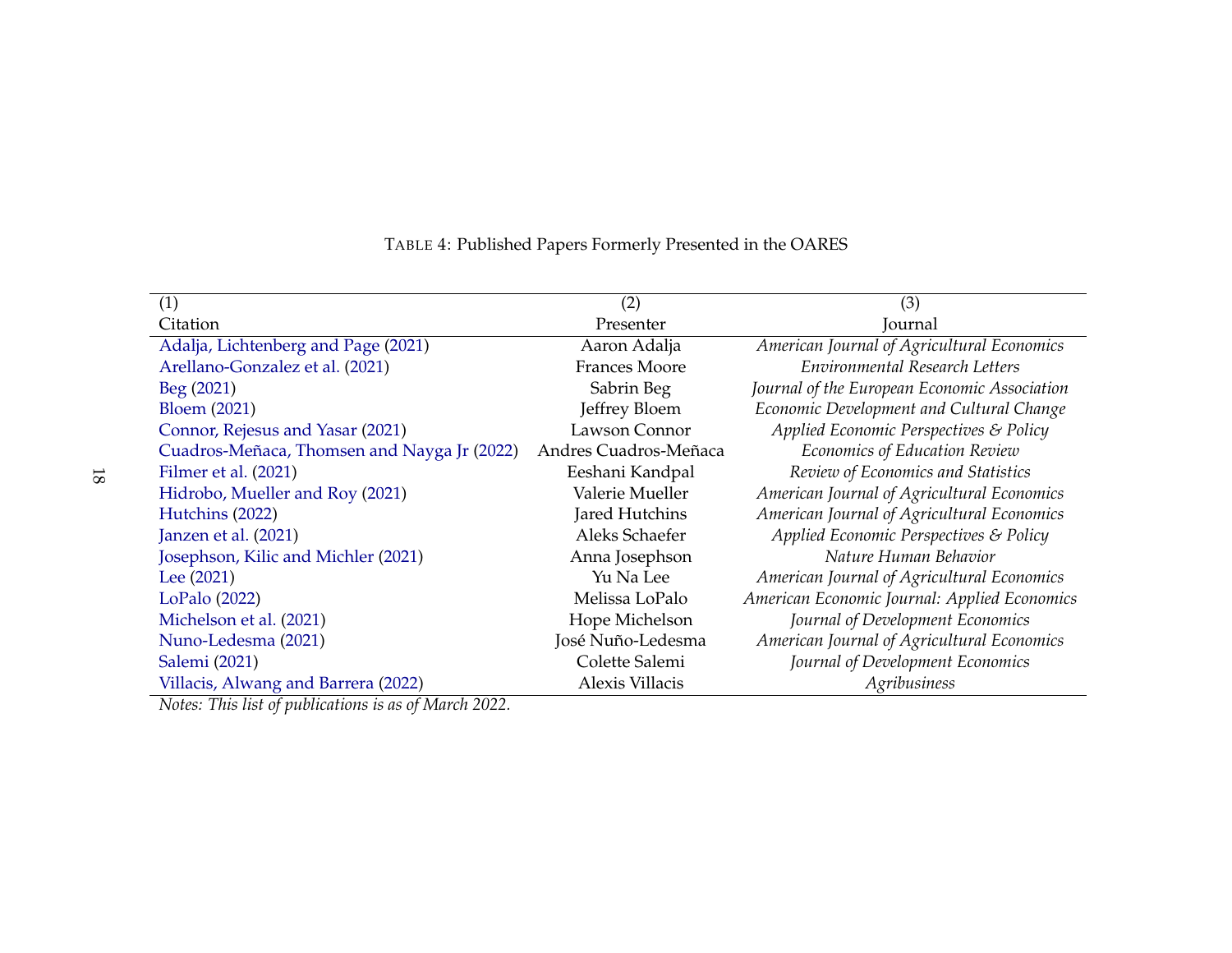<span id="page-19-0"></span>

FIGURE 2: Interest in "Zoom fatigue" from January 1, <sup>2020</sup> until March 15, <sup>2022</sup> in the United States. (Source: Google Trends)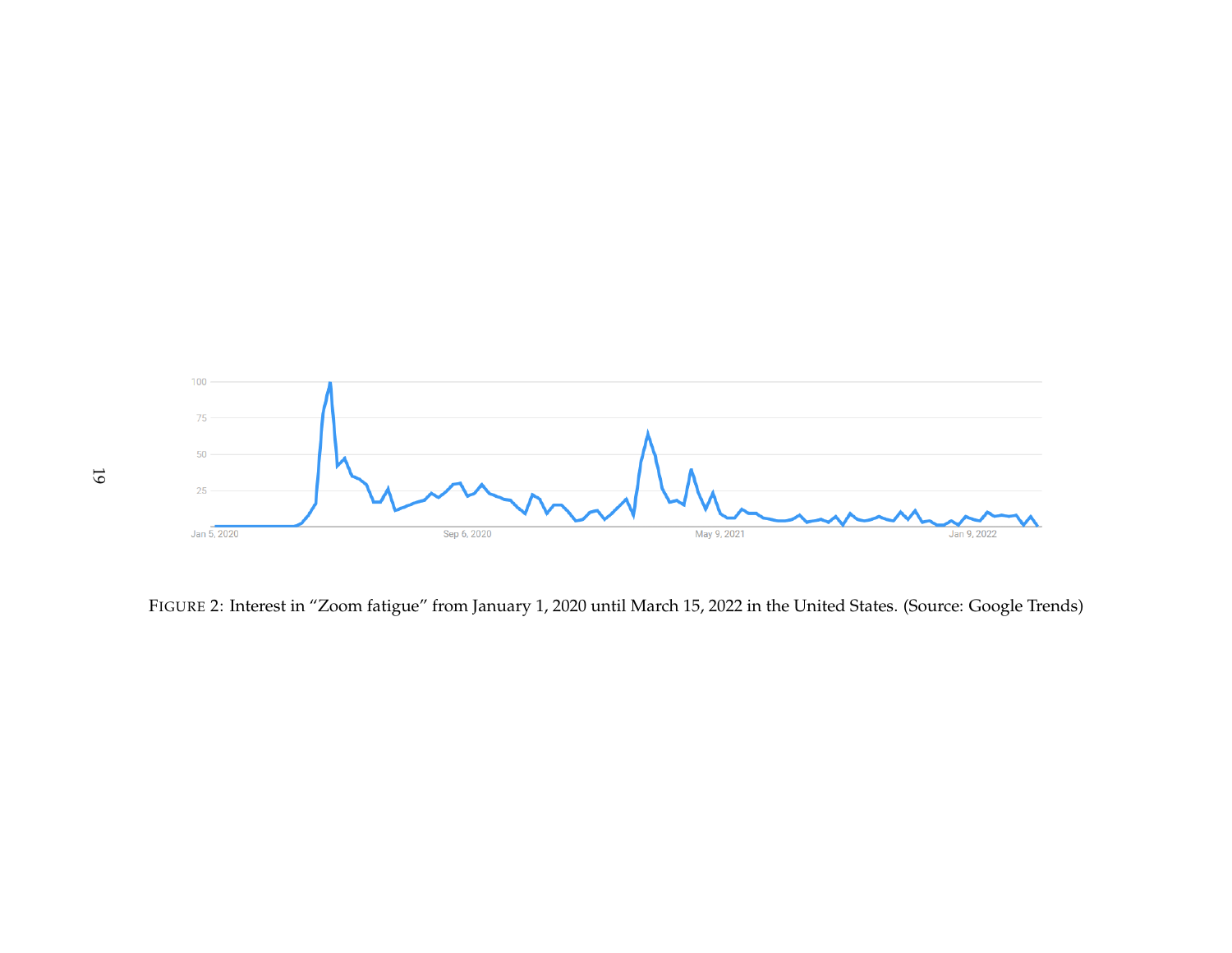### <span id="page-20-11"></span><span id="page-20-10"></span><span id="page-20-9"></span><span id="page-20-8"></span><span id="page-20-7"></span><span id="page-20-6"></span>**References**

- **Adalja, Aaron, Erik Lichtenberg, and Elina T Page.** 2021. "Collective investment in a common pool resource: Grower associations and food safety guidelines." *American Journal of Agricultural Economics*.
- <span id="page-20-4"></span>**Angrist, Joshua D, and Jörn-Steffen Pischke.** 2008. "Mostly harmless econometrics." In *Mostly Harmless Econometrics*. Princeton university press.
- **Arellano-Gonzalez, Jesus, Amir AghaKouchak, Morgan C Levy, Yue Qin, Jennifer Burney, Steven J Davis, and Frances C Moore.** 2021. "The adaptive benefits of agricultural water markets in California." *Environmental Research Letters*, 16(4): 044036.
- <span id="page-20-0"></span>**Bayer, Amanda, and Cecilia Elena Rouse.** 2016. "Diversity in the economics profession: A new attack on an old problem." *Journal of Economic Perspectives*, 30(4): 221–42.
- **Beg, Sabrin.** 2021. "Digitization and Development: Property Rights Security, and Land and Labor Markets." *Journal of the European Economic Association*.
- <span id="page-20-5"></span>**Bellemare, Marc F.** 2022. *Doing Economics: What You Should Have Learned in Grad School—But Didn't.* MIT Press.
- **Bloem, Jeffrey.** 2021. "Good Intentions Gone Bad? The Dodd-Frank Act and Conflict in Africa's Great Lakes Region." *Economic Development and Cultural Change*.
- <span id="page-20-2"></span>**Boustan, Leah, and Andrew Langan.** 2019. "Variation in Women's Success across PhD Programs in Economics." *Journal of Economic Perspectives*, 33(1): 23–42.
- <span id="page-20-1"></span>**Buckles, Kasey.** 2019. "Fixing the leaky pipeline: Strategies for making economics work for women at every stage." *Journal of economic perspectives*, 33(1): 43–60.
- **Connor, Lawson, Roderick M Rejesus, and Mahmut Yasar.** 2021. "Crop insurance participation and cover crop use: Evidence from Indiana county-level data." *Applied Economic Perspectives and Policy*.
- **Cuadros-Meñaca, Andres, Michael R Thomsen, and Rodolfo M Nayga Jr.** 2022. "The effect of breakfast after the bell on student academic achievement." *Economics of Education Review*, 86: 102223.
- <span id="page-20-3"></span>**Doleac, Jennifer L, Erin Hengel, and Elizabeth Pancotti.** 2021. "Diversity in economics seminars: who gives invited talks?" Vol. 111, 55–59.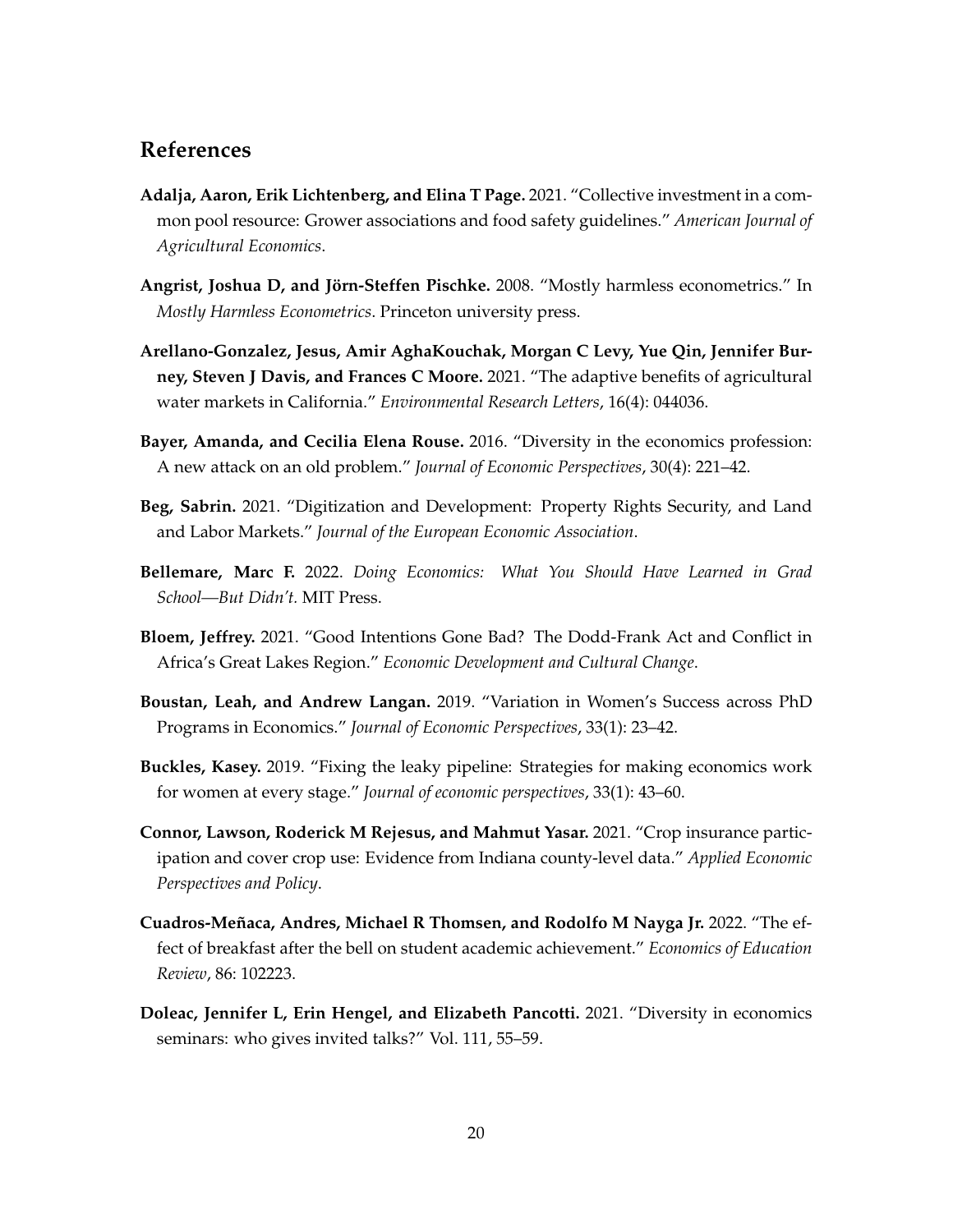- <span id="page-21-12"></span><span id="page-21-11"></span><span id="page-21-10"></span><span id="page-21-9"></span><span id="page-21-8"></span><span id="page-21-7"></span><span id="page-21-1"></span>**Evans, Katherine Smith, and Mary Bohman.** 2022. "Women agricultural economists in federal agencies: Making a difference." *Applied Economic Perspectives and Policy*, 44(1): 54– 70.
- <span id="page-21-4"></span>**Exley, Christine L, and Judd B Kessler.** 2022. "The gender gap in self-promotion." *Quarterly Journal of Economics*.
- **Filmer, Deon, Jed Friedman, Eeshani Kandpal, and Junko Onishi.** 2021. "Cash transfers, food prices, and nutrition impacts on ineligible children." *The Review of Economics and Statistics*, 1–45.
- **Hidrobo, Melissa, Valerie Mueller, and Shalini Roy.** 2021. "Cash transfers, migration, and gender norms." *American Journal of Agricultural Economics*.
- <span id="page-21-2"></span>**Hilmer, Christiana E, and Michael J Hilmer.** 2022. "Insights from a decade in the life of public Ph. D.-granting agricultural economics departments." *Applied Economic Perspectives and Policy*.
- <span id="page-21-0"></span>**Hilsenroth, Jana, Anna Josephson, Kelly A Grogan, Lurleen M Walters, Zoë T Plakias, Leah H Palm-Forster, Simanti Banerjee, and Tara Wade.** 2022. "Past, present, and future: Status of women and minority faculty in agricultural and applied economics." *Applied Economic Perspectives and Policy*, 44: 71–91.
- <span id="page-21-6"></span>**Hutchins, Jared.** 2022. "The US farm credit system and agricultural development: Evidence from an early expansion, 1920–1940." *American Journal of Agricultural Economics*.
- **Janzen, Joseph P, Trey Malone, K Aleks Schaefer, and Daniel P Scheitrum.** 2021. "Political returns to ad hoc farm payments?" *Applied Economic Perspectives and Policy*.
- <span id="page-21-5"></span>**Jha, Akshaya, and Gordon Leslie.** 2021. "Start-up costs and market power: Lessons from the renewable energy transition." *Available at SSRN 3603627*.
- **Josephson, Anna, Talip Kilic, and Jeffrey D Michler.** 2021. "Socioeconomic impacts of COVID-19 in low-income countries." *Nature Human Behaviour*, 5(5): 557–565.
- <span id="page-21-3"></span>**Juraqulova, Zarrina, Jill J McCluskey, and Ron C Mittelhammer.** 2022. "Promotional achievement of economists: Does being agricultural or female matter?" *Applied Economic Perspectives and Policy*.
- **Lee, Yu Na.** 2021. "Does Aversion to Price Risk Drive Migration? Evidence from Rural Ethiopia." *American Journal of Agricultural Economics*, 103(4): 1268–1293.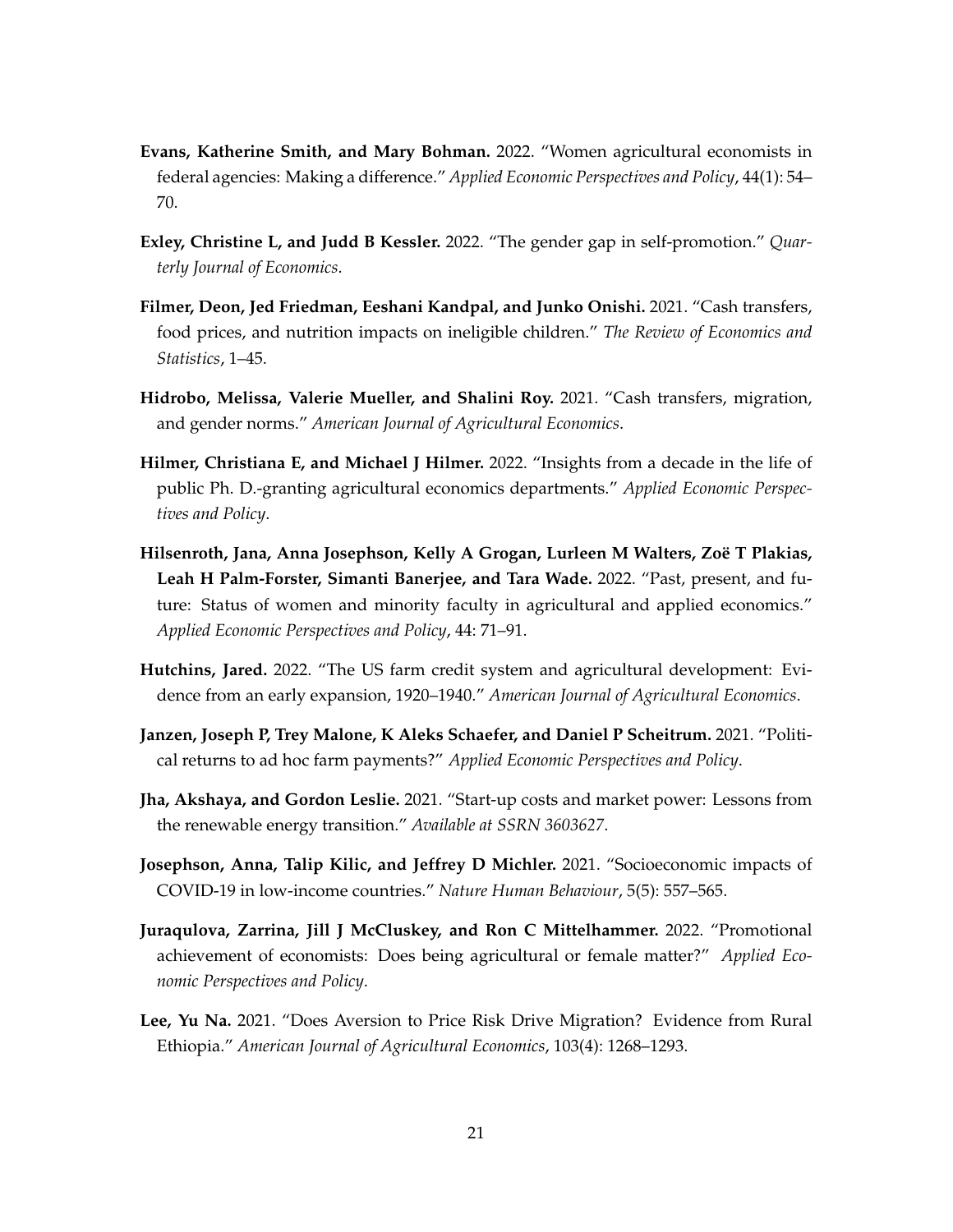- <span id="page-22-12"></span><span id="page-22-11"></span><span id="page-22-10"></span><span id="page-22-9"></span>**LoPalo, Melissa.** 2022. "Temperature, worker productivity, and adaptation: evidence from survey data production." *American Economic Journal: Applied Economics*.
- <span id="page-22-6"></span>**Lundberg, Shelly, and Jenna Stearns.** 2019. "Women in economics: Stalled progress." *Journal of Economic Perspectives*, 33(1): 3–22.
- <span id="page-22-7"></span>**Megalokonomou, Rigissa, Marian Vidal-Fernández, and Duygu Yengin.** 2021. "Underrepresentation of women in undergraduate Economics degrees in Europe: A comparison with STEM and Business." IZA Policy Paper.
- **Michelson, Hope, Anna Fairbairn, Brenna Ellison, Annemie Maertens, and Victor Manyong.** 2021. "Misperceived quality: fertilizer in Tanzania." *Journal of Development Economics*, 148: 102579.
- <span id="page-22-0"></span>**Moser, Christine.** 2021. "Doctoral degrees awarded to Blacks in agricultural economics: 1999–2019." *Applied Economic Perspectives and Policy*.
- <span id="page-22-8"></span>**Mukherjee Reed, Ananya.** 2021. "The Emotional Tax of Deficit Thinking." *Stanford Social Innovation Review*.
- **Nuno-Ledesma, Jose G.** 2021. "An Analysis of Portion Cap Rules with a Multiproduct Seller." *American Journal of Agricultural Economics*, 103(5): 1820–1831.
- <span id="page-22-1"></span>**Offutt, Susan, and Jill McCluskey.** 2022. "How women saved agricultural economics." *Applied Economic Perspectives and Policy*, 44(1): 4–22.
- **Salemi, Colette.** 2021. "Refugee camps and deforestation in Sub-Saharan Africa." *Journal of Development Economics*, 152: 102682.
- <span id="page-22-5"></span>**Schreiber, K., C. Barrett, E. Bageant, A. Shimeles, J.B. Upton, and M. DiGovanni.** 2022. "Building Research Capacity in An Under-represented Group: The STAARS Program Experience." *Applied Economics Perspectives and Policy*, forthcoming.
- <span id="page-22-4"></span>**Schultz, Robert, and Anna Stansbury.** 2022. "Socioeconomic diversity of economics PhDs."
- <span id="page-22-3"></span>**Segerson, Kathleen, Catherine L Kling, and Nancy E Bockstael.** 2022. "Contributions of women at the intersection of agricultural economics and environmental and natural resource economics." *Applied Economic Perspectives and Policy*, 44(1): 38–53.
- <span id="page-22-2"></span>**Unnevehr, Laurian, Julie Caswell, and Jean Kinsey.** 2022. "How women in agricultural economics expanded the profession's role in food safety and nutrition." *Applied Economic Perspectives and Policy*, 44(1): 23–37.